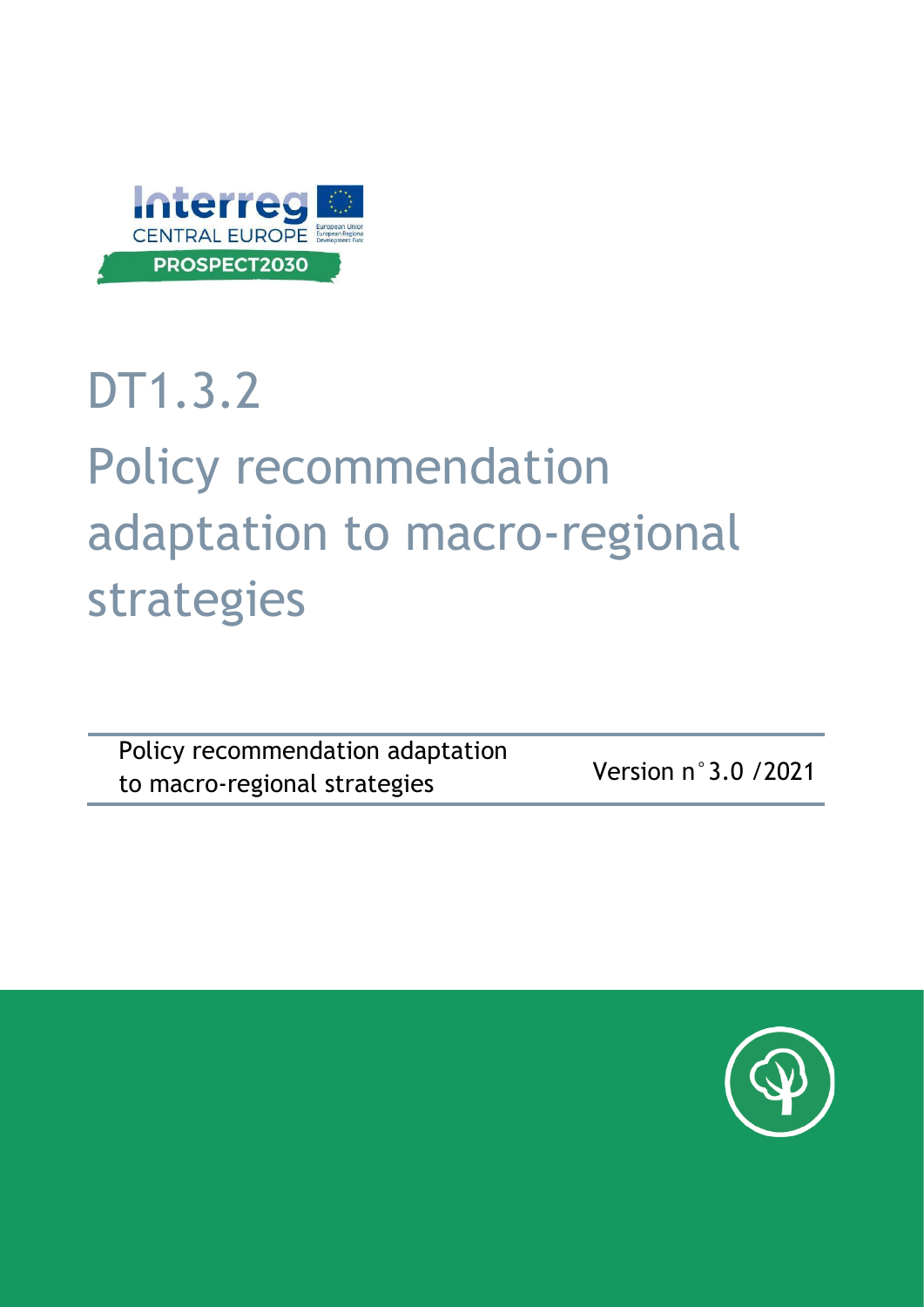



## D.T1.3.2: Policy recommendation adaptation to macro-regional strategies A.T1.3.2: Development of policy recommendations

| Issued by:    | Partner n° 8 - AACM     |                                                          |
|---------------|-------------------------|----------------------------------------------------------|
| Reviewed by:  | Partner n° 1 - Piemonte |                                                          |
| Version date: | 12.12.2021              |                                                          |
| Revision:     | 3.0                     |                                                          |
| Circulation:  | PU - Public             |                                                          |
|               |                         |                                                          |
|               | <b>Document History</b> |                                                          |
| Date          | Version                 | Description of changes                                   |
| 04.11.2021    | v <sub>0.0</sub>        | Inputs to EUSALP - document<br>issued by PP1             |
| 10.11.2021    | v <sub>1.0</sub>        | Draft report - document<br>issued by PP8                 |
| 12.12.2021    | v <sub>2.0</sub>        | Final report - document issued<br>by PP8                 |
| 12.82.2021    | v <sub>3.0</sub>        | Final report (cross-reading) -<br>document issued by PP8 |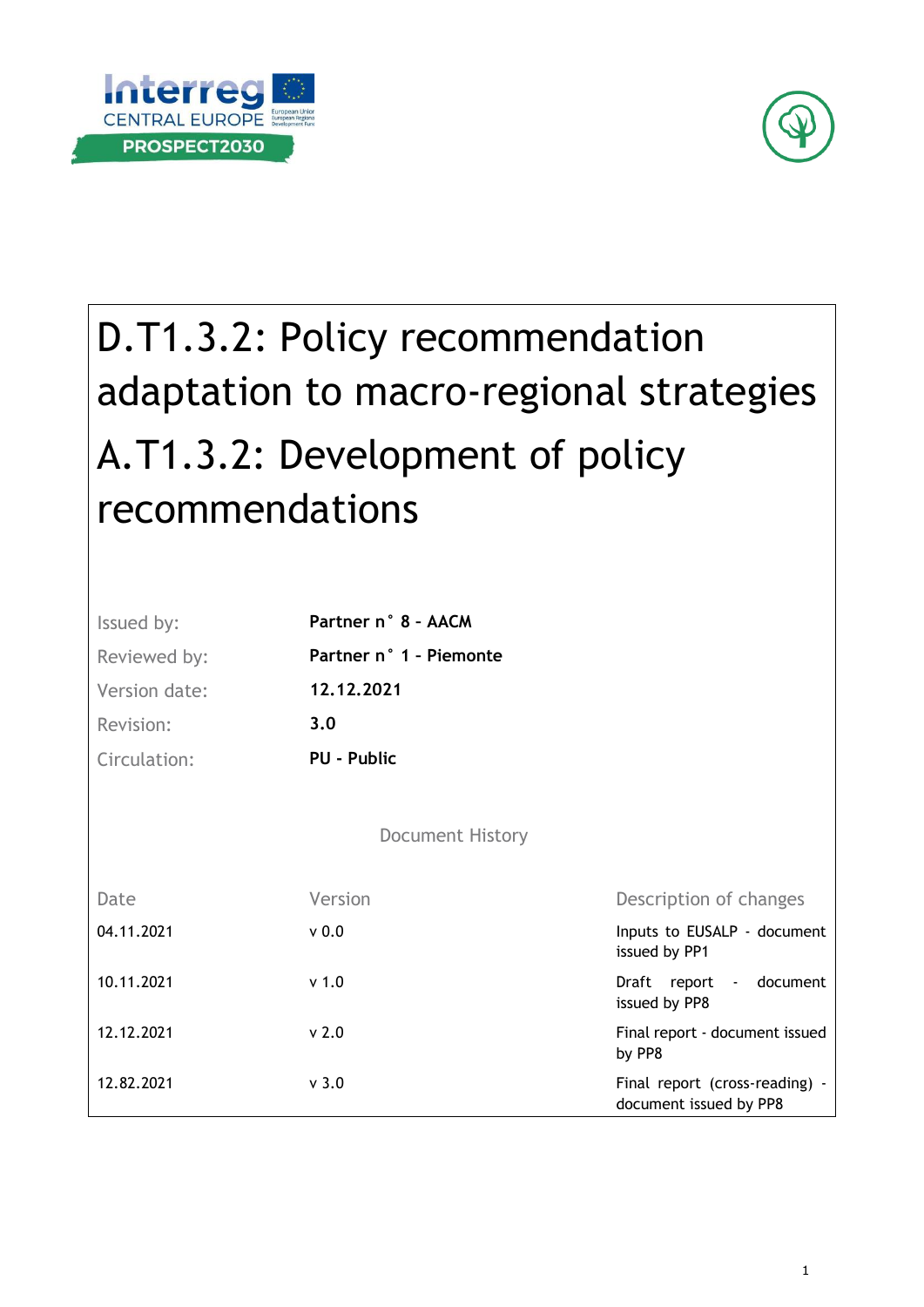



**Partners involved**

| 808 |                |  | PPn°1 - PP PIEMONTE |
|-----|----------------|--|---------------------|
| 302 | PPn°3 - PP MAE |  |                     |

- **208** PPn°5 - PP APEFVG
- **208** PPn°4 - PP EIHP
- **202** PPn°7 - PP EEE
- PPn°8 AACM (task leader)
- PPn°9 HSMD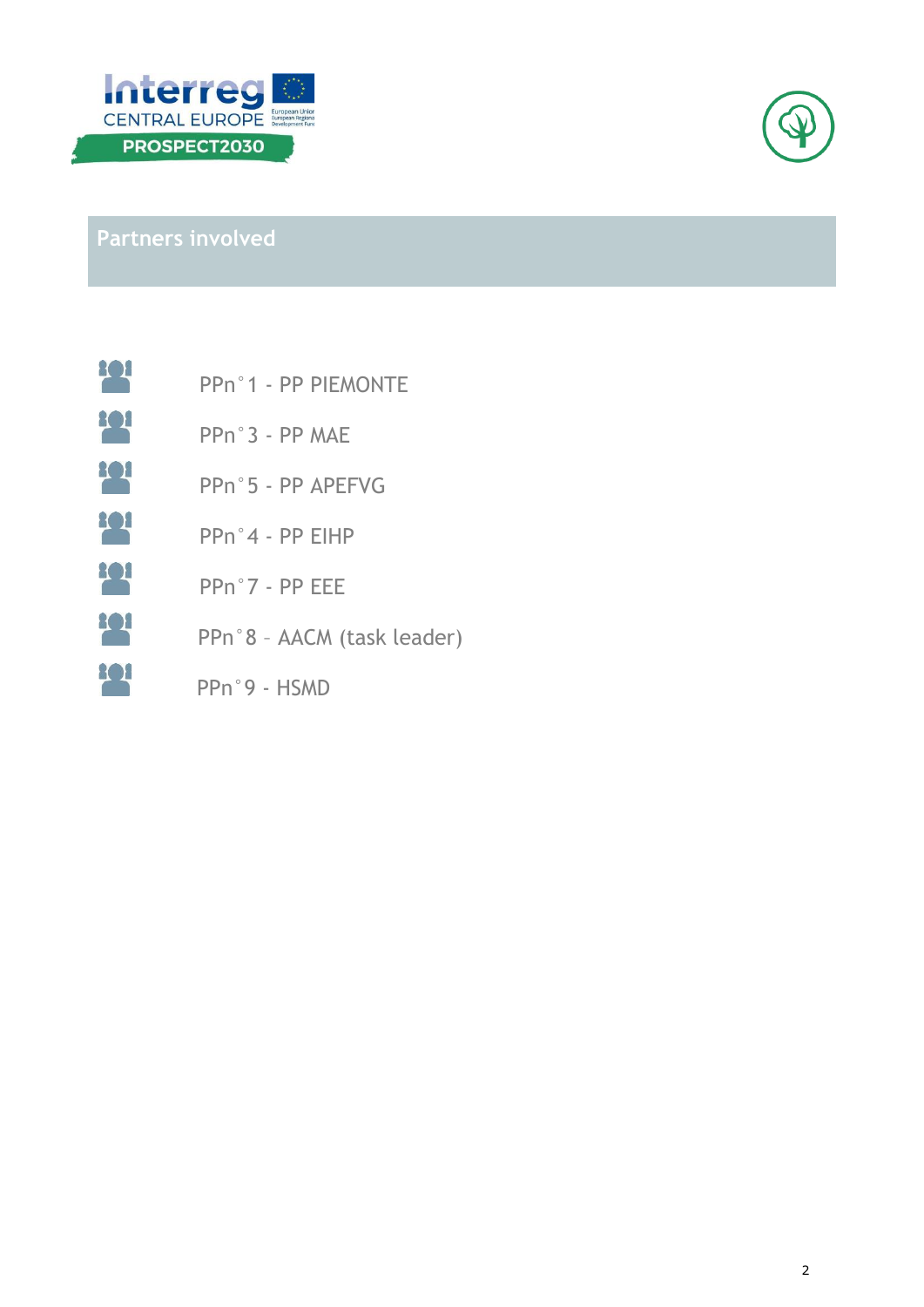



## Interreg CENTRAL EUROPE

| Priority:              | 2. Cooperating on low-carbon strategies in CENTRAL EUROPE                                                                   |            |  |
|------------------------|-----------------------------------------------------------------------------------------------------------------------------|------------|--|
| Specific<br>objective: | 2.2 To improve territorial based low-carbon energy planning strategies<br>and policies supporting climate change mitigation |            |  |
| Acronym:               | PROSPECT2030                                                                                                                |            |  |
| Title:                 | PROmoting regional Sustainable Policies on Energy and Climate<br>change mitigation Towards 2030                             |            |  |
| Index number:          | CE1373                                                                                                                      |            |  |
| Lead Partner:          | Piemonte Region                                                                                                             |            |  |
| Duration:              | 01.04.2019                                                                                                                  | 31.12.2021 |  |

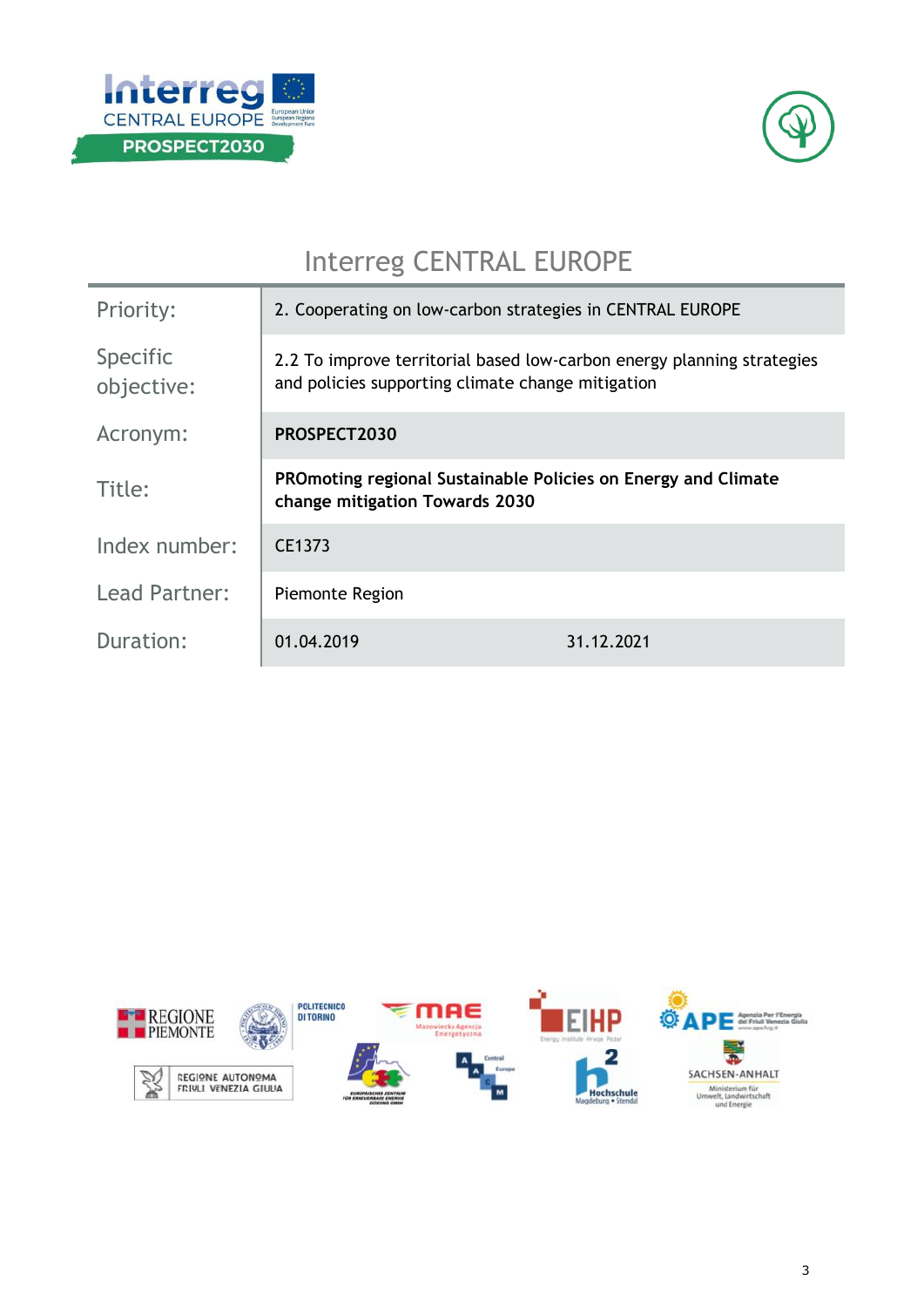



## **Contents**

| 1.             |                                                                                 |  |
|----------------|---------------------------------------------------------------------------------|--|
| 1.1.           |                                                                                 |  |
| 1.2.           |                                                                                 |  |
| 2.             |                                                                                 |  |
| $3_{-}$        |                                                                                 |  |
| 3.1.           |                                                                                 |  |
| 3.2.           |                                                                                 |  |
| $\blacksquare$ | 3.1.1. Energy Observatory and support to small and medium local Authorities  10 |  |
|                |                                                                                 |  |
| $\blacksquare$ |                                                                                 |  |
| 4.             |                                                                                 |  |
|                |                                                                                 |  |
|                |                                                                                 |  |
|                | 4.1.1. Capacity building and efficient coordination of the blue growth sector15 |  |
| $\blacksquare$ | 4.1.2. Energy efficiency improvements in the buildings sector 15                |  |
|                | 15                                                                              |  |
|                | 4.1.3. Power networks and market for a green Adriatic-Ionian Region 15          |  |
| $\blacksquare$ | 16                                                                              |  |
| $\blacksquare$ |                                                                                 |  |
| $\blacksquare$ |                                                                                 |  |
|                |                                                                                 |  |
| 5.             |                                                                                 |  |
|                |                                                                                 |  |
|                |                                                                                 |  |
|                |                                                                                 |  |
|                |                                                                                 |  |
|                |                                                                                 |  |
| 6.             |                                                                                 |  |
|                |                                                                                 |  |
|                |                                                                                 |  |
|                | 6.1.1. Increase the social participation in decision-making processes23         |  |
|                | 6.1.2. Strengthening regional green governance at NUTS 2 level 23               |  |
| ٠              |                                                                                 |  |
| $\blacksquare$ |                                                                                 |  |
| 7.             |                                                                                 |  |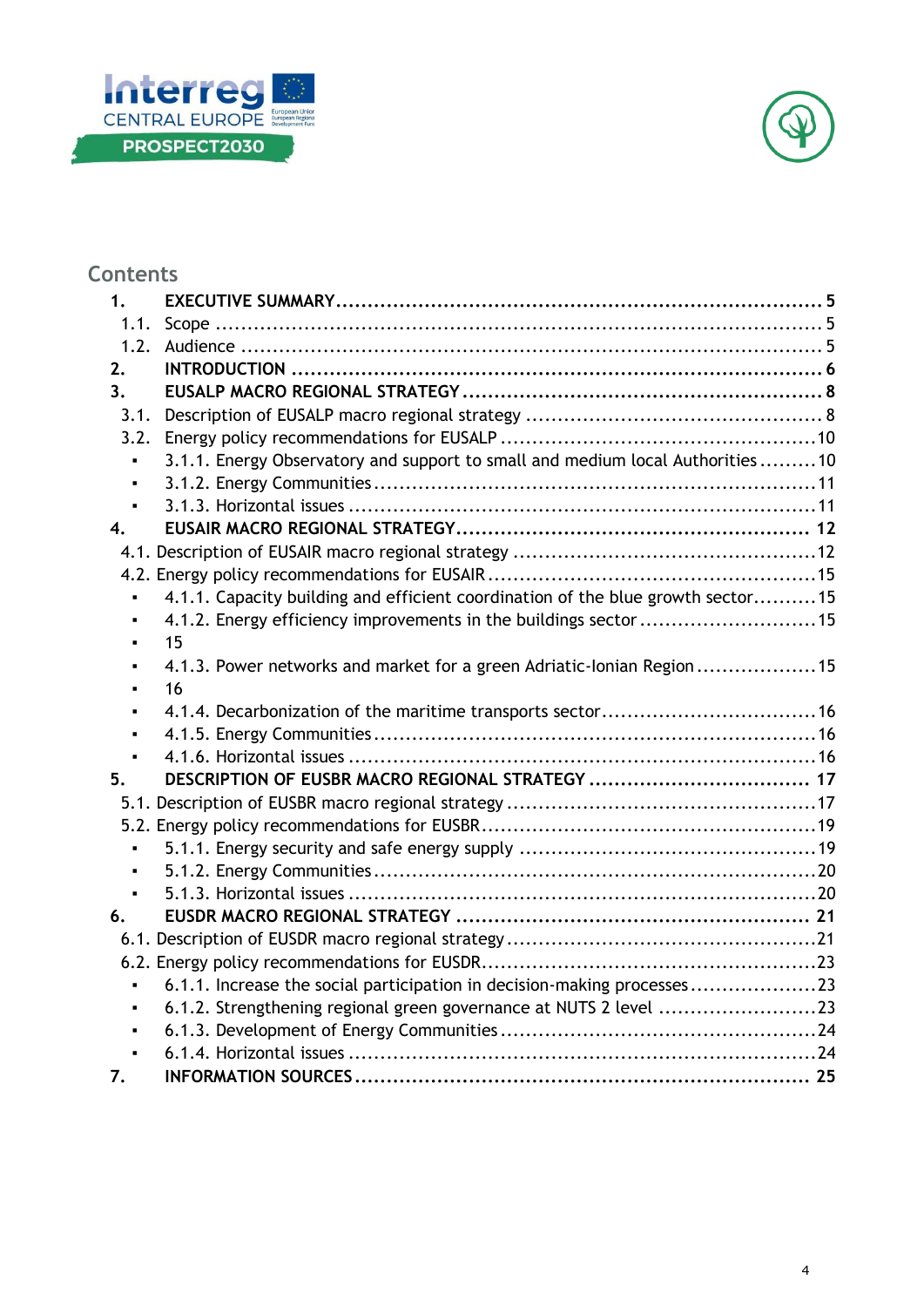![](_page_5_Picture_0.jpeg)

![](_page_5_Picture_1.jpeg)

### <span id="page-5-0"></span>**1. EXECUTIVE SUMMARY**

#### <span id="page-5-1"></span>**1.1.Scope**

Present document is a key deliverable developed by seven PROSPECT2030 Partner Regions within the framework the Interreg Central Europe project entitled "PROmoting regional Sustainable Policies on Energy and Climate change mitigation Towards 2030" funded by the Interreg CENTRAL EUROPE Programme under Thematic T1 "Assessment of availability and use of public funds supporting climate change mitigation".

The overall output of this paper is a set of policy recommendations concerning the fine-tuning of the focus of public funds planned within the 2021-2027 programming to allocate to climate change mitigation measures at macroregional levels. PROSPECT2030 is concerned by four EU macroregional cooperation frameworks, namely Alpine (EUSALP), Adriatic-Ionic (EUSAIR), Baltic (EUSBR) and Danube (EUSDR) regions. Therefore, the present document addresses policy recommendations for all these macroregional strategies or action plans.

#### <span id="page-5-2"></span>**1.2.Audience**

They primarily target of the document include:

- the stakeholders (e.g. relevant government services, regional and local authorities, their organizations, researchers, representatives of energy generation, transmission and distribution companies, financial institutions, green/climate NGOs, advisors) in the transnational regions concerned (or in the countries provided that entire countries) are who are contributing to the macroregional programming, action plan development, implementation monitoring and ex-post evaluation; and
- decision-makers at EU level (e.g. relevant services of the European Commission, CINEA, EUROSTAT, representatives of International Financial Institutions, EU research organizations) involved in the transnational programming and implementation monitoring.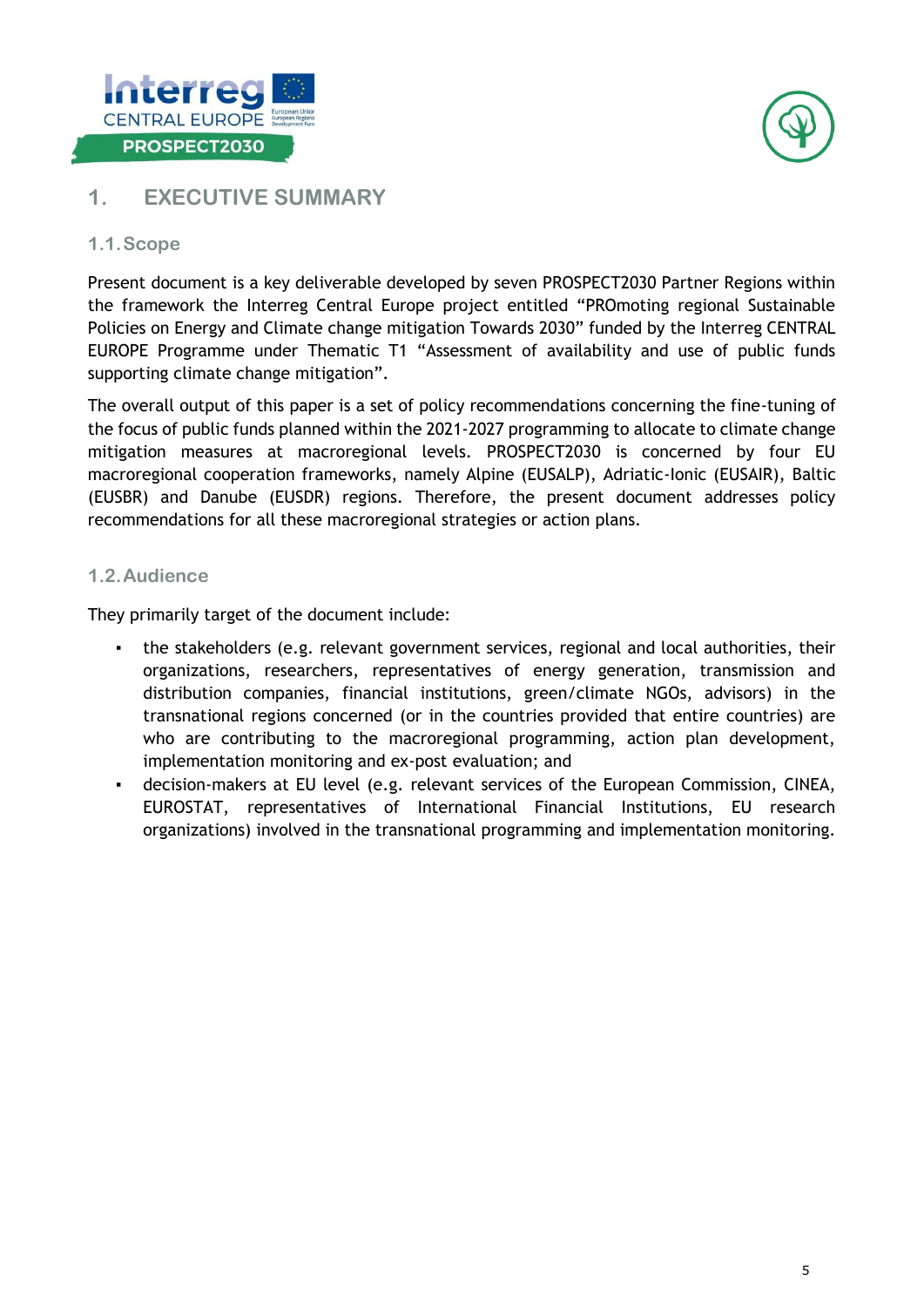![](_page_6_Picture_0.jpeg)

![](_page_6_Picture_1.jpeg)

## <span id="page-6-0"></span>**2. INTRODUCTION**

A 'Macroregional strategy' is an integrated framework endorsed by the European Council, to address common challenges faced by a defined geographical area relating to Member States and third countries located in the same geographical area which thereby benefit from strengthened cooperation contributing to achievement of economic, social and territorial cohesion.

The wider objective of Thematic T1 "Assessment of availability and use of public funds supporting climate change mitigation" (T1) of PROSPECT2030 is to deliver policy recommendations for the decision-making on the use of public funds, in particular ERDF funding dedicated to support the green transition. Policy recommendations are developed at EU, macro-regional, national and regional levels.

The structure of Thematic T1 is illustrated by the figure below.

![](_page_6_Figure_6.jpeg)

Thematic T1 specifically aims to

- I. conduct a structured assessment of the utilization of public funds instrumental in the area of the development of the low carbon sector in seven selected target regions of PROSPECT2030 over the 2014-20 programming period;
- II. based on individual reports developed by the Lead Partner (LP) and relevant Project Partners (PPs) develop a Synthesis Report;
- III. develop policy recommendations on the use of public funds for climate change mitigation, and thereby to provide policy inputs for the programming for 2021-2027 in the area of green economic transition; and
- IV. subsequently adapt policy recommendations to fit the specific macro-regional strategies (EUSDR, EUSAIR, EUSBSR, EUSALP) of Central Europe.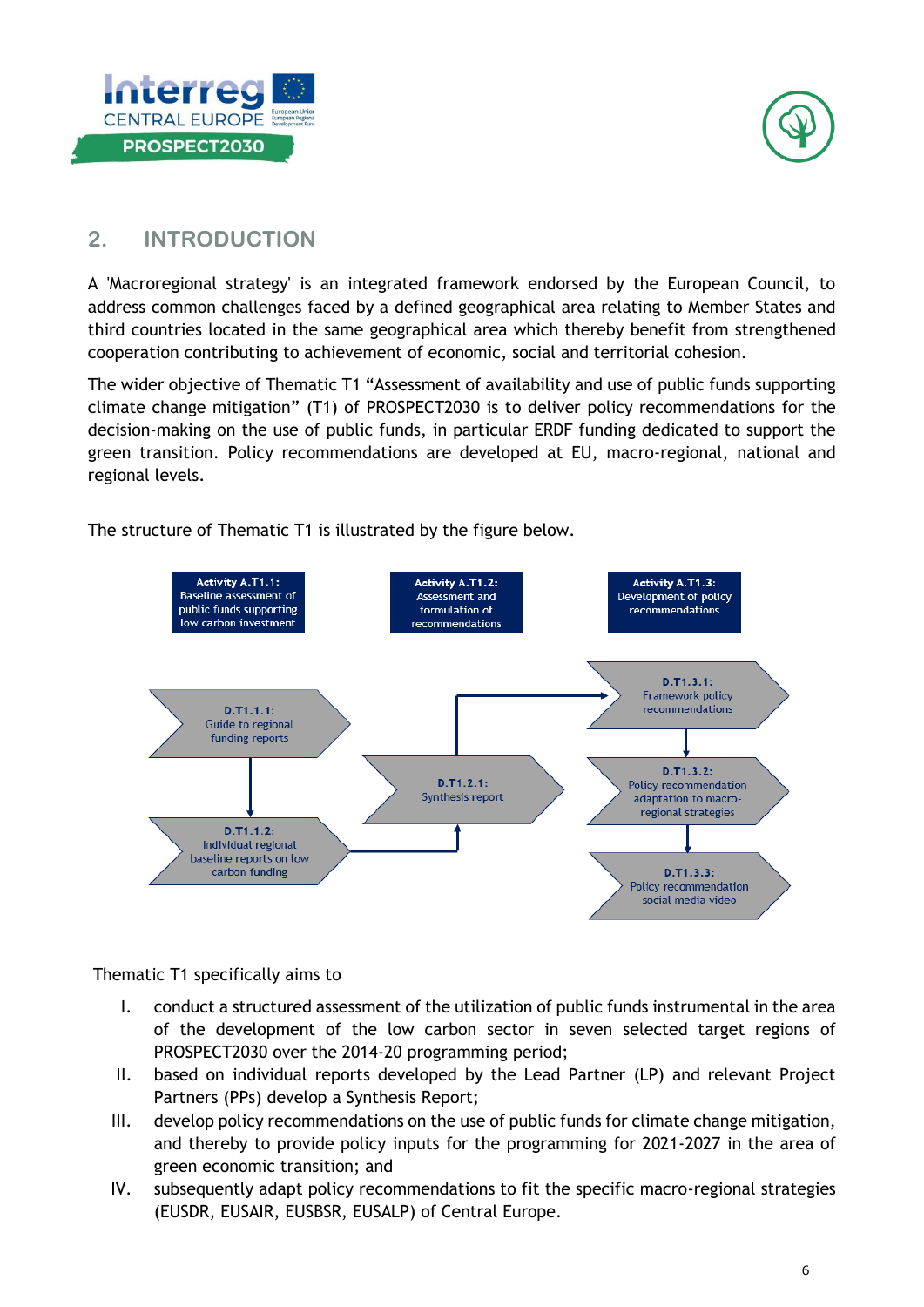![](_page_7_Picture_0.jpeg)

![](_page_7_Picture_1.jpeg)

The policy recommendations on macro-regional strategies primarily target the decision-makers at EU, national and regional levels, but also the local administrations, non-governmental organisations and other opinion leaders who may influence the programming for the next seven years.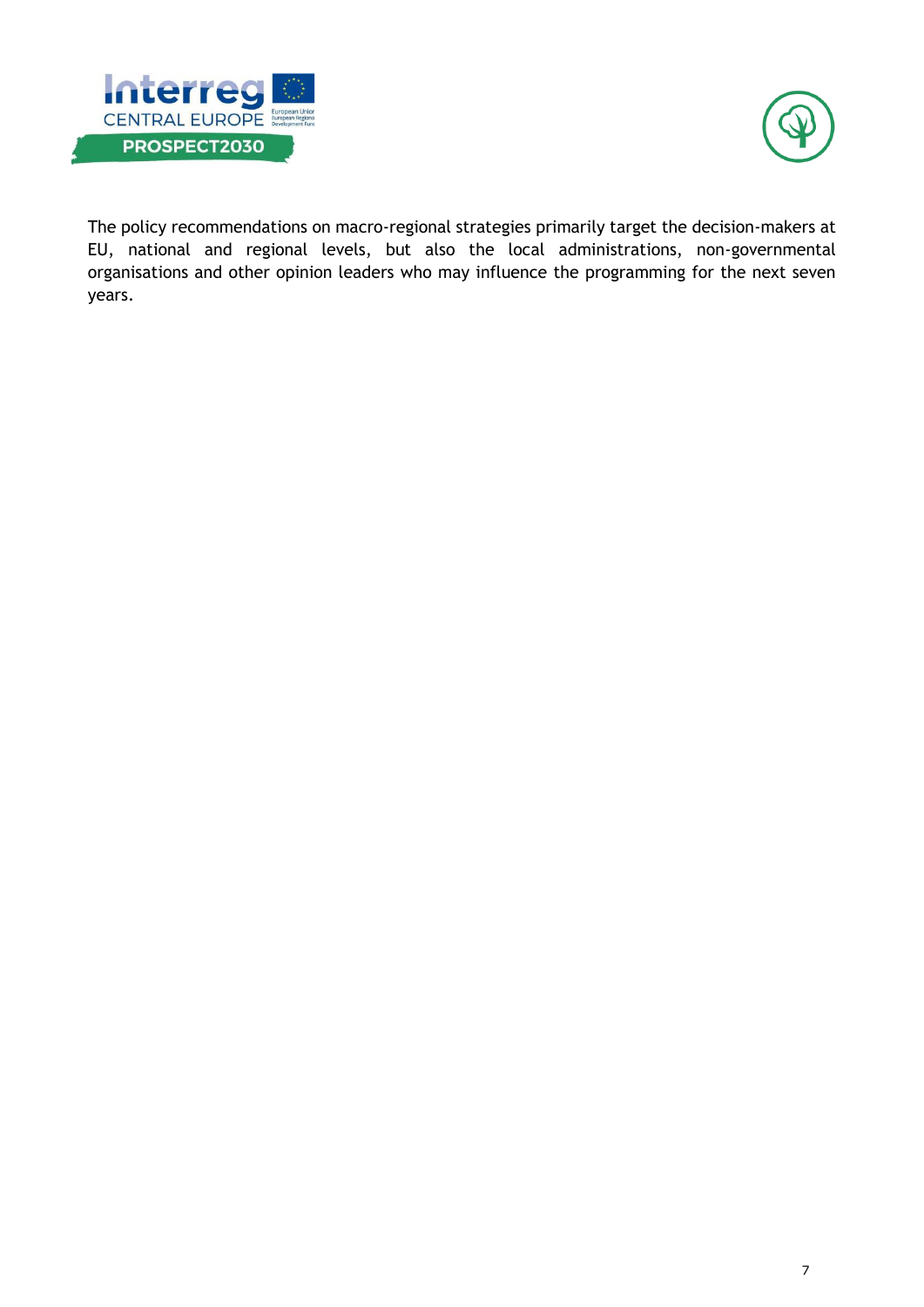![](_page_8_Picture_0.jpeg)

![](_page_8_Picture_1.jpeg)

## <span id="page-8-0"></span>**3. EUSALP MACRO REGIONAL STRATEGY**

#### <span id="page-8-1"></span>**3.1. Description of EUSALP macro regional strategy**

EUSALP is the macroregional strategy for the Alpine. It builds on the experiences of the already existing macro-regional strategies: the European Strategy for the Danube Region and the European Strategy for the Baltic Sea Region and the European Strategy for the Adriatic and Ionian Region.

The Commission adopted a Communication and an Action Plan on the EU Strategy for the Alpine Region on 28 July 2015.

This Strategy concerns 7 Countries, of which 5 EU Member States (Austria, France, Germany, Italy and Slovenia) and 2 non-EU countries (Liechtenstein and Switzerland), and 48 Regions. The EUSALP borders overlap partly with existing cooperation initiatives, such as the Alpine Convention and the Interreg Alpine Space. The latter provides the ideal landing framework of projects and ideas born in the EUSALP context.

![](_page_8_Figure_7.jpeg)

The Alpine region is one of the largest economic and productive regions in Europe where about 70 million people live and work, as well as it is an attractive tourist destination for millions of guests every year. However, it faces several major challenges:

- Economic globalisation requiring the territory to distinguish itself as competitive and innovative;
- Demographic trends characterised by ageing and new migration model;
- Climate change and its foreseeable effects on the environment, biodiversity and living conditions of the inhabitants;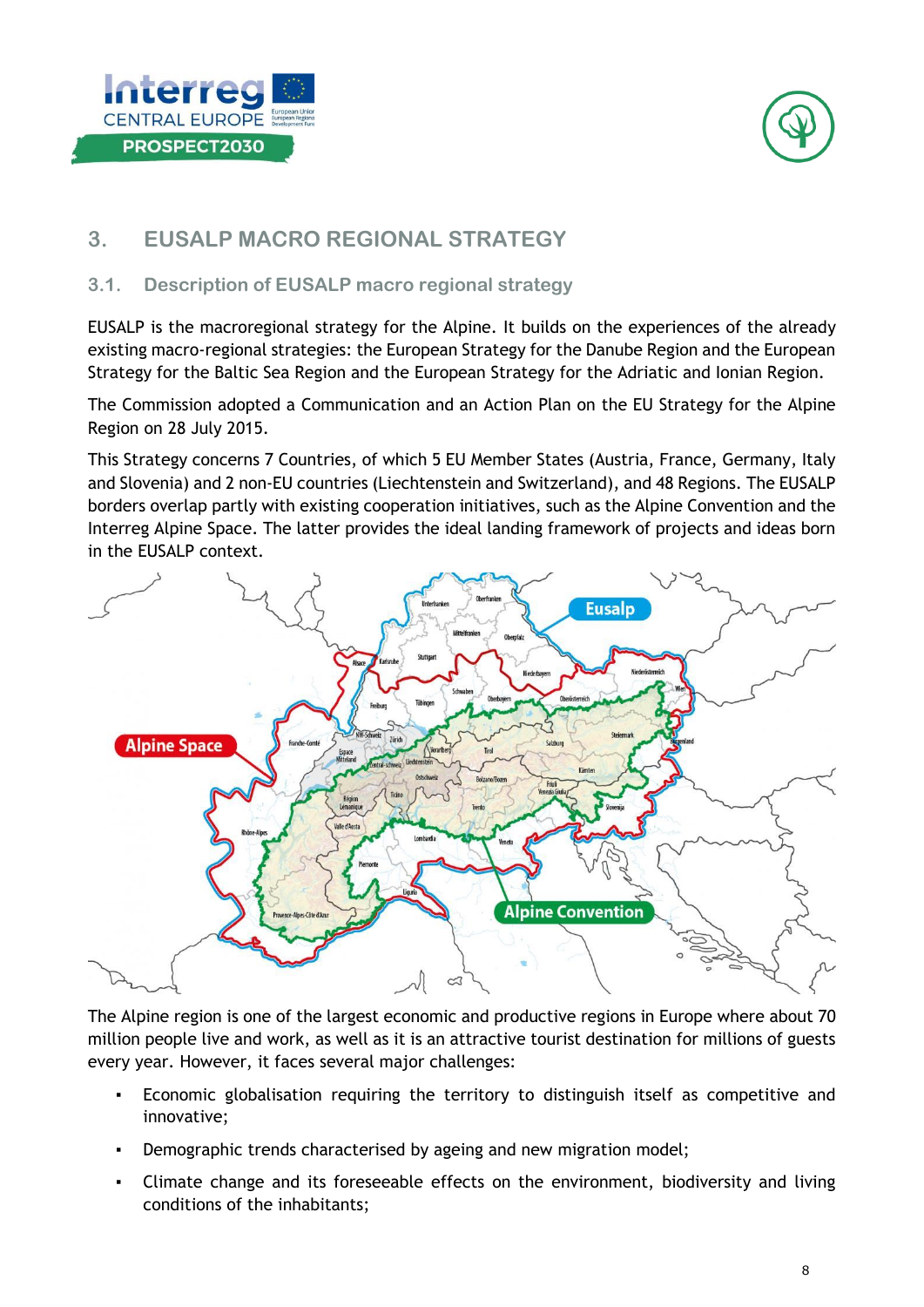![](_page_9_Picture_0.jpeg)

![](_page_9_Picture_1.jpeg)

▪ Energy challenge at the European and worldwide scale. Its specific geographical position in Europe as a transit region but also as an area with unique geographical and natural features.

Better cooperation between the regions and States is needed to tackle those challenges.

The main added value of the Strategy for the Alpine Region will consist in a new relationship between metropolitan, peri-mountain, and mountain areas. EUSALP focus on the following three thematic priorities:

- 1. Competitiveness and Innovation
- 2. Environmentally friendly mobility
- 3. Sustainable management of energy, natural and cultural resources

The third objective focuses on ensuring sustainability in the Alps: preserving the Alpine heritage and promoting a sustainable use of natural and cultural resources.

One of the main features of the Alpine Region is its outstanding natural and cultural heritage. Natural resources, and strong and diverse cultural life are major assets of this region.

However, use of natural resources (like water or biomass), and exploitation of their potential (such as energy sufficiency or regional capacity for energy storage) need to be carried out in an environmentally friendly way.

At the same time, climate change could particularly affect the Alpine Region in terms of availability of resources and threats to population. Joint Regional responses are necessary to establish efficient management systems.

The main priorities of this Thematic Policy Area would be the following:

- 1. reinforcing Alpine natural and cultural resources as assets of a high-quality living area;
- 2. building further on the position of the Alpine Region as world-class in terms of energy efficiency and sustainable production of renewable energy;
- 3. Alpine risk management including risk dialogue, to tackle potential threats, such as those of climate change.

The core of the implementation level is the Action Groups and Action Group leaders. The Action Group leaders are the drivers of day-to-day implementation. Their role, capacities, resources and engagement are key elements to the success of the Strategy.

The Action Group 9 (AG)) has the goal to make the territory a model region for energy efficiency and renewable energy.

Under the work implemented by the AG9, several initiatives have been already undertaken, such as:

- Increasing energy efficiency in the enterprises of EUSALP Region;
- Transforming the Alpine Region into a model region for energy efficiency and renewable energy.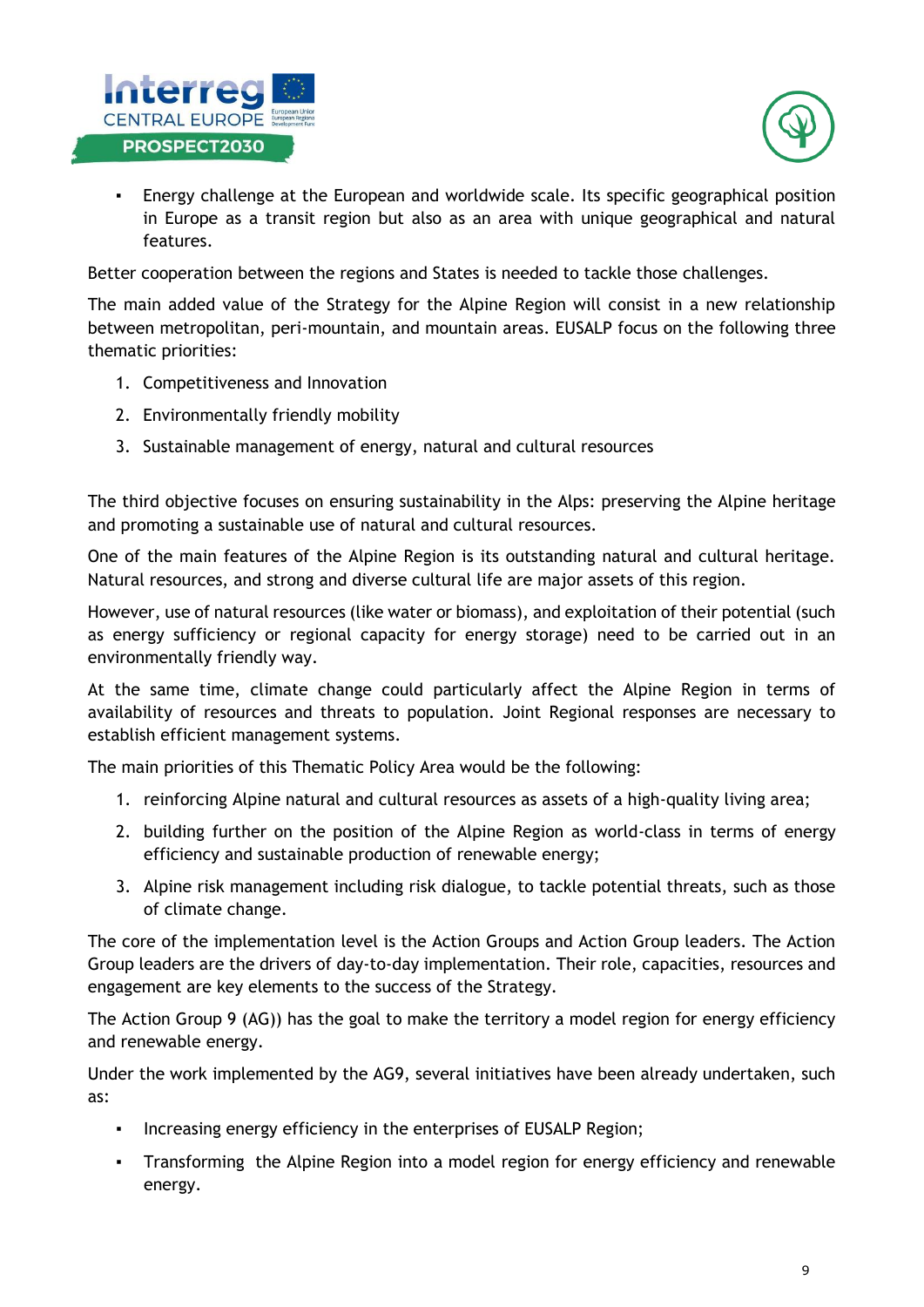![](_page_10_Picture_0.jpeg)

![](_page_10_Picture_1.jpeg)

With the latter EUSALP Action Group 9 seeks to establish a network of decision-makers, enterprises and experts in the field of energy efficiency in SMEs, exchanging good practices, developing and further supporting mechanisms to enhance energy efficiency measures for the SME sector. With the former, the set-up of a macroregional Energy Observatory is foreseen.

In the Manifesto of the States and Regions involved in the European Union Strategy for the Alpine Region (EUSALP) 12th June 2020 "Together to shape a sustainable and resilient Alpine region.", there is the call for accelerating the energy transition in the Alpine region, highlighting the following field of action:

- The reduction of energy consumption utilizing innovation and new materials;
- **•** The stimulation of investments in the renovation and energy efficiency of buildings;
- The promotion of the construction of passive-energy and low-tech buildings using local and renewable materials;
- Research and innovation as well as the development of advanced products by local companies;
- The environmentally friendly production of decentralized renewable energies;
- The initiation of territorial cooperation on hydrogen and its necessary infrastructure;
- The gradual provision of the Alpine region with a transnational tool for observing and stimulating the energy transition.

Taking into account the policy framework above described. a set of policy recommendations has been defined. This is divided into three thematic parts, the first one is addressing the energy Observatory, the second the topic of Energy Communities and the third is covering more horizontal issues.

#### <span id="page-10-0"></span>**3.2. Energy policy recommendations for EUSALP**

<span id="page-10-1"></span>▪ **3.1.1. Energy Observatory and support to small and medium local Authorities**

Issues recommended to consider by the EAUSALP Programme:

- exchange of practices among regions in collecting, processing and disseminating energy and environmental data;
- **•** define a common set of KPI at regional level in order to monitor the progress of the Regions toward carbon neutrality;
- monitor the progress in defining energy strategies at regional level in order to monitor the energy planning activities;
- organize technical workshops about understanding the future of energy systems (how to develop energy scenarios, what are the key elements to take into consideration, etc.);
- exchange of practices and procedures on how to support local authorities in developing and implementing Sustainable Energy and Climate Action Plans developed in the framework of the Covenant of Mayors or the European Energy Award;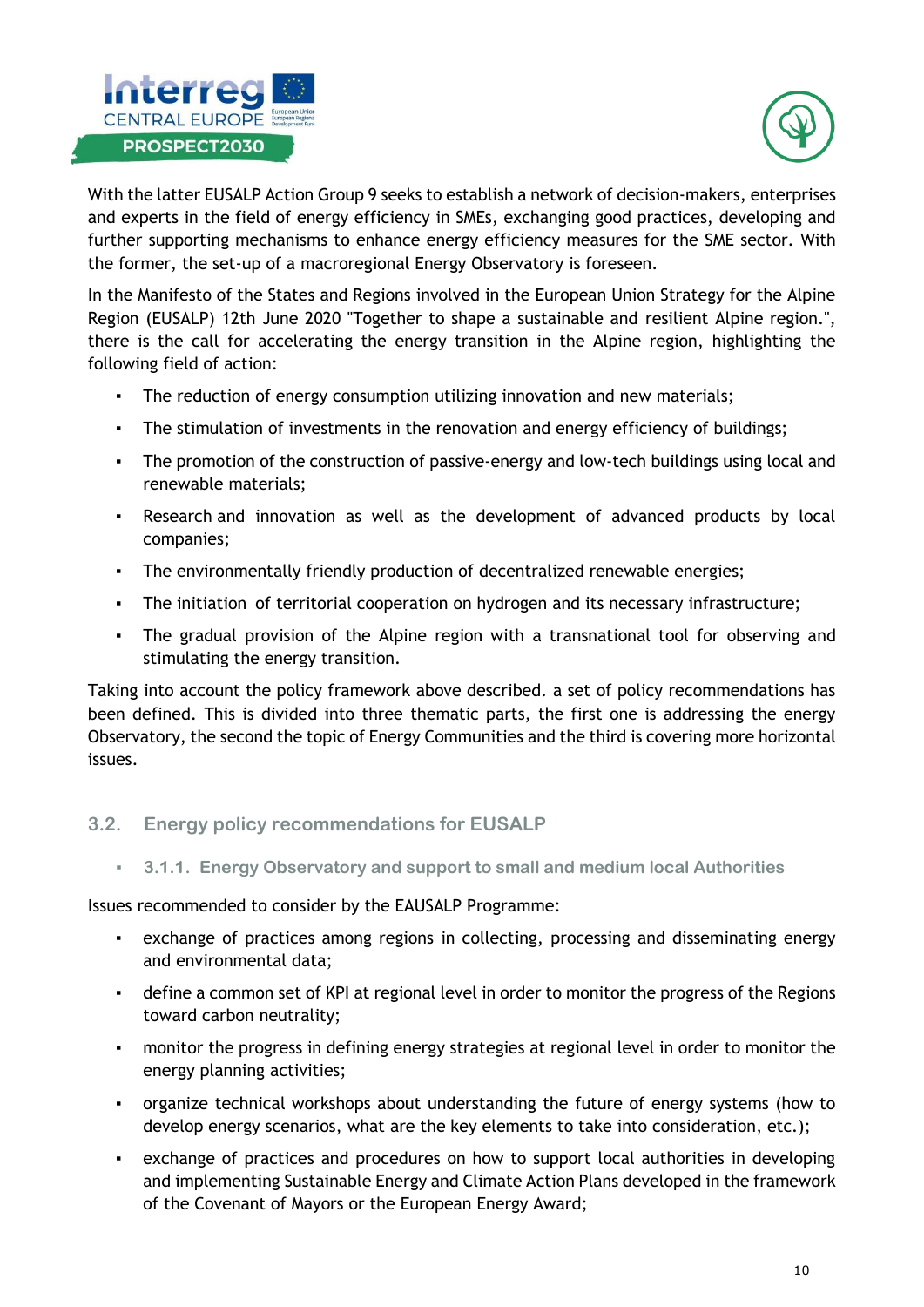![](_page_11_Picture_0.jpeg)

![](_page_11_Picture_1.jpeg)

- organize the EUSALP energy award in order to highlight the most successful practices/projects implemented by Local Authorities insisting in the macro region;
- peer to peer learning for local authorities committed in the Covenant of Mayor or similar initiative.
- <span id="page-11-0"></span>▪ **3.1.2. Energy Communities**

The establishment of energy communities is a key step towards the decentralization of the future of the energy systems. It allows more participatory and democratic energy markets by engaging private citizens as producers, consumers and market players into their community, and thereby it can sensibly reduce the needs for large infrastructures and lower the final user expenses. Key measures with regard to promotion of energy communities identified at regional level include, in particular:

- support the establishment of innovative solutions, disseminating best practices and case studies at transnational level;
- define how to guidelines and catalogue of good practices that can be of inspiration for others;
- map energy communities' projects at macro regional level, setting up KPIs to compare data and achievements.
- <span id="page-11-1"></span>▪ **3.1.3. Horizontal issues**

Recommendation for horizontal measures:

- set up task forces for providing comments and proposals for improvement during public legislative consultation phases at EU level;
- participate in working groups and lobbying activities related to Interreg Programs insisting on, at least, part of the EUSALP territory (Alpine Space, Central Europe, MED, transborder cooperation);
- support the project implementation of EU projects in the EUSALP area offering visibility;
- define a collection of regional energy actions template in order support the energy planning activities of regions;
- develop policy recommendations in order to address regional strategies to carbon neutrality in the medium-long term.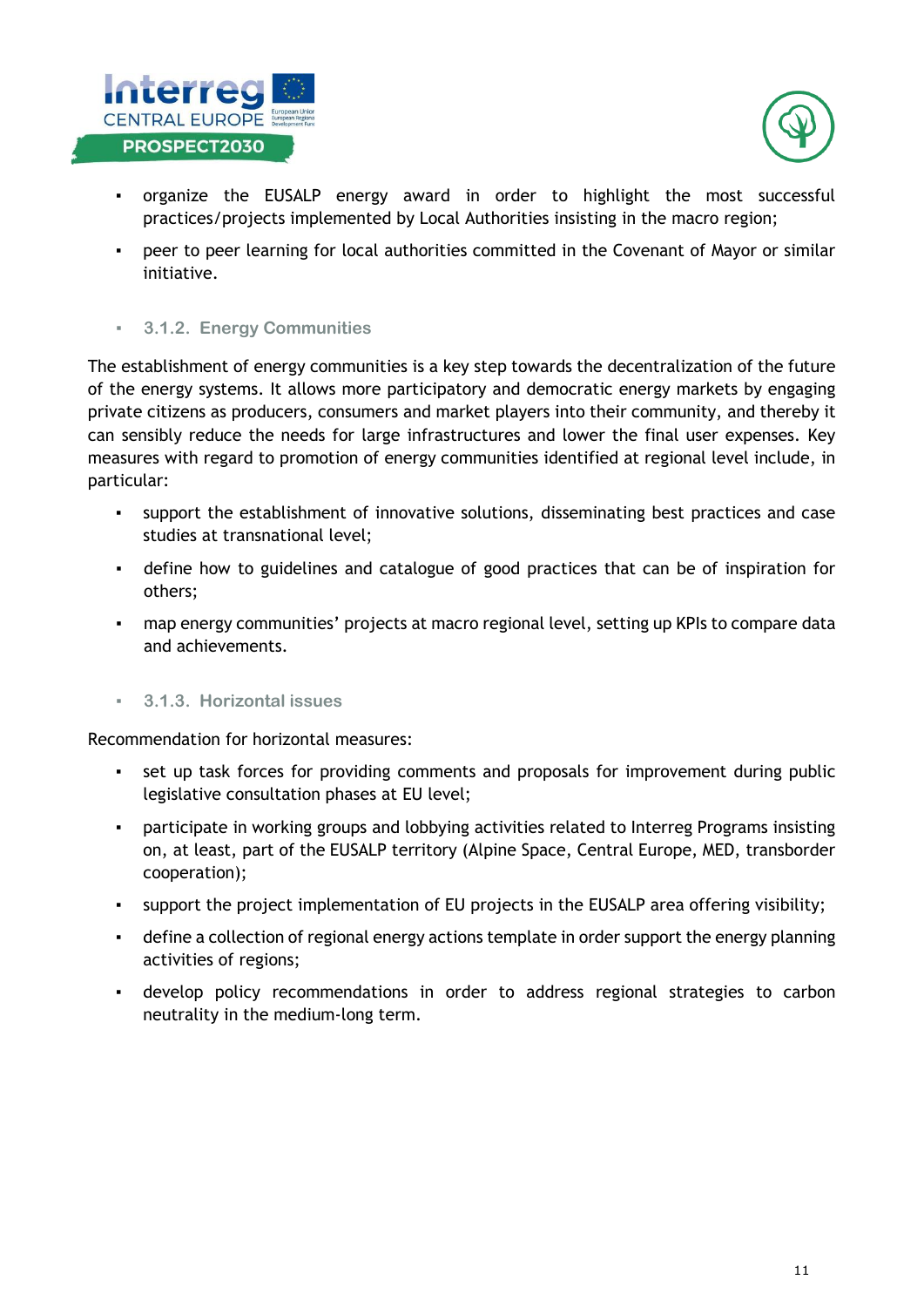![](_page_12_Picture_0.jpeg)

![](_page_12_Picture_1.jpeg)

## <span id="page-12-0"></span>**4. EUSAIR MACRO REGIONAL STRATEGY**

#### <span id="page-12-1"></span>**4.1. Description of EUSAIR macro regional strategy**

The macro-regional strategy for the Adriatic and Ionian Region (EUSAIR) was adopted by the European Commission and endorsed by the European Council in 2014.

The Adriatic and Ionian Region is a functional area primarily defined by the Adriatic and Ionian Seas basin. Covering an important terrestrial surface area, this Region houses more than 70 million inhabitants. The EU Strategy for the Adriatic and Ionian Region involves 9 countries, four EU Member States (Croatia, Greece, Italy, Slovenia) and five Accession Countries (Albania, Bosnia and Herzegovina, Montenegro, North Macedonia Serbia).

The Adriatic and Ionian Region covers marine, coastal and terrestrial areas as interconnected systems characterised with intensified movements of goods, services and people, and land-sea linkages with heavy impacts of unsustainable land-based activities on coastal areas and marine ecosystems.

![](_page_12_Figure_7.jpeg)

The EU Strategy for the Adriatic-Ionian Region is described in two documents: a Communication from the European Commission to the other EU Institutions, and an accompanying Action Plan which complements the Communication.

The European Commission prepared the Action Plan for the EU intervention in the Adriatic and Ionian Region. The Action Plan is a key output of the Strategy approach. Its aim is to go from "words to actions" by identifying the concrete priorities for the macro-region.

The Action Plan is structured so as to reflect the four pillars as well as the topics selected under each pillar. Accordingly, the Action Plan incorporates the following features:

- Pillars: These address the core challenges and opportunities identified as being of central importance for the Adriatic-Ionian Region.
- Topics under each pillar: These represent the main areas where the macro-regional strategy can contribute to improvements.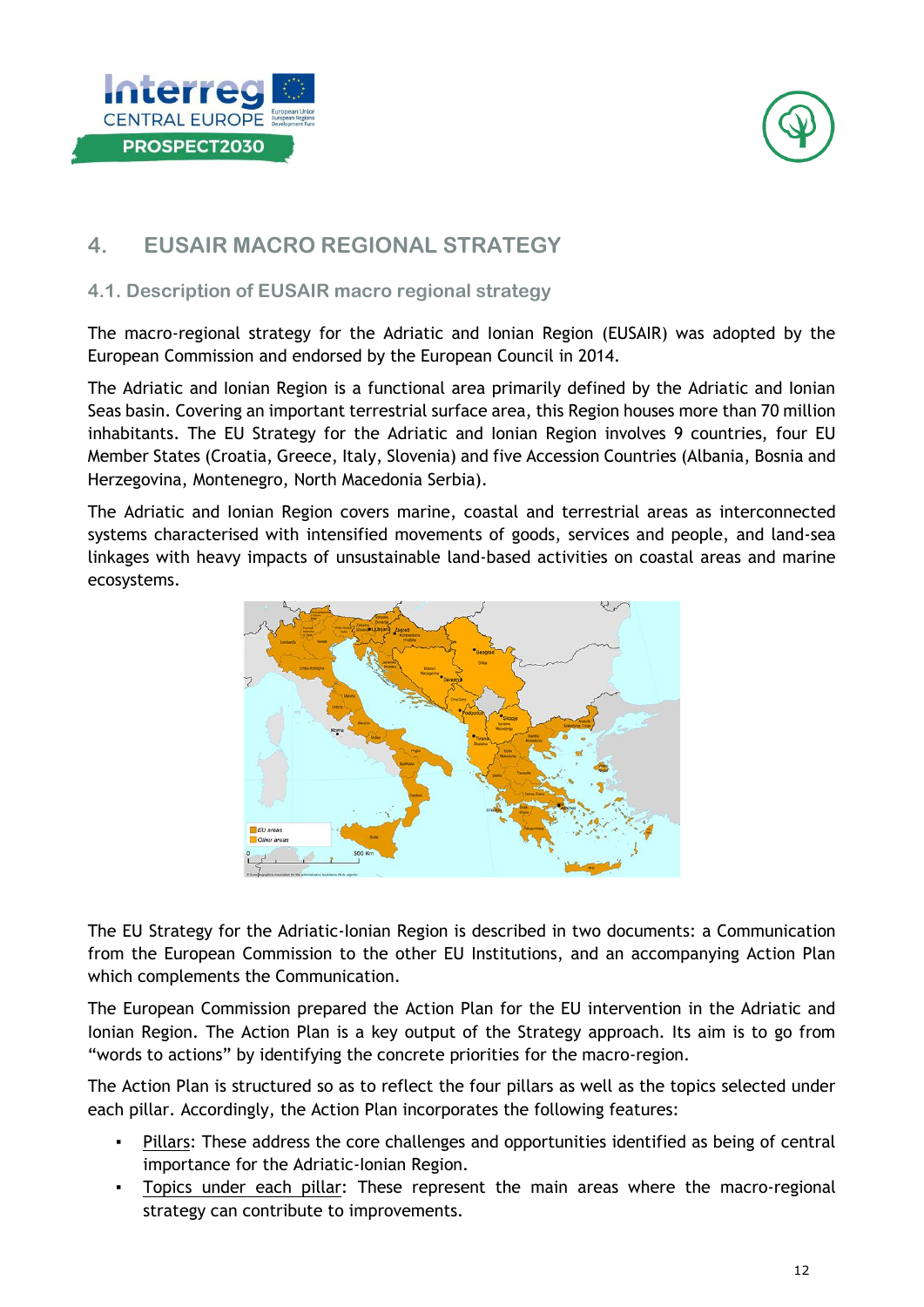![](_page_13_Picture_0.jpeg)

![](_page_13_Picture_1.jpeg)

- Actions: An action is the intervention which countries and stakeholders carry out in order to address the different topics.
- Projects: The Action Plan is not meant to list specific projects. It is meant to outline the scope of the Strategy (the pillars) as well as the topics (per pillar) on which cooperation should focus.

The pillars and topics of EUSAIR are described below.

#### Pillar 1 "Blue Growth"

The overall objective of the pillar is to trigger innovative maritime and marine growth in the Adriatic-Ionian Region by promoting sustainable economic growth and jobs as well as business opportunities in the blue economy sectors. This requires building on the regional diversity in the Adriatic-Ionian Region, and taking into account that there are various pathways to innovative maritime and marine growth. The specific objectives for this pillar are:

- To promote research, innovation and business opportunities in blue economy sectors, by facilitating the brain circulation between research and business communities and increasing their networking and clustering capacity;
- To adapt to sustainable seafood production and consumption, by developing common standards and approaches for strengthening these two sectors and providing a level playing field in the macro-region;
- To improve sea basin governance, by enhancing administrative and institutional capacities in the area of maritime governance and services.

To achieve the above-mentioned objectives Pillar 1 will focus on three topics:

- Topic 1 Blue technologies;
- Topic 2 Fisheries and aquaculture; and
- Topic 3 Maritime and marine governance and services.

#### Pillar 2 "Connecting the Region"

The overall objective of "Connecting the Region" pillar is to improve connectivity within the Region and with the rest of Europe in terms of transport and energy networks. This requires thorough coordination of infrastructure works and improved operation of transport and energy systems between the countries in the Region. The specific objectives for this pillar are:

- To strengthen maritime safety and security and develop a competitive regional intermodal port system;
- To develop reliable transport networks and intermodal connections with the hinterland, both for freight and passengers;
- To achieve a well-interconnected and well-functioning internal energy market supporting the three energy policy objectives of the EU–competitiveness, security of supply and sustainability.

To achieve these objectives, the pillar will focus on three topics: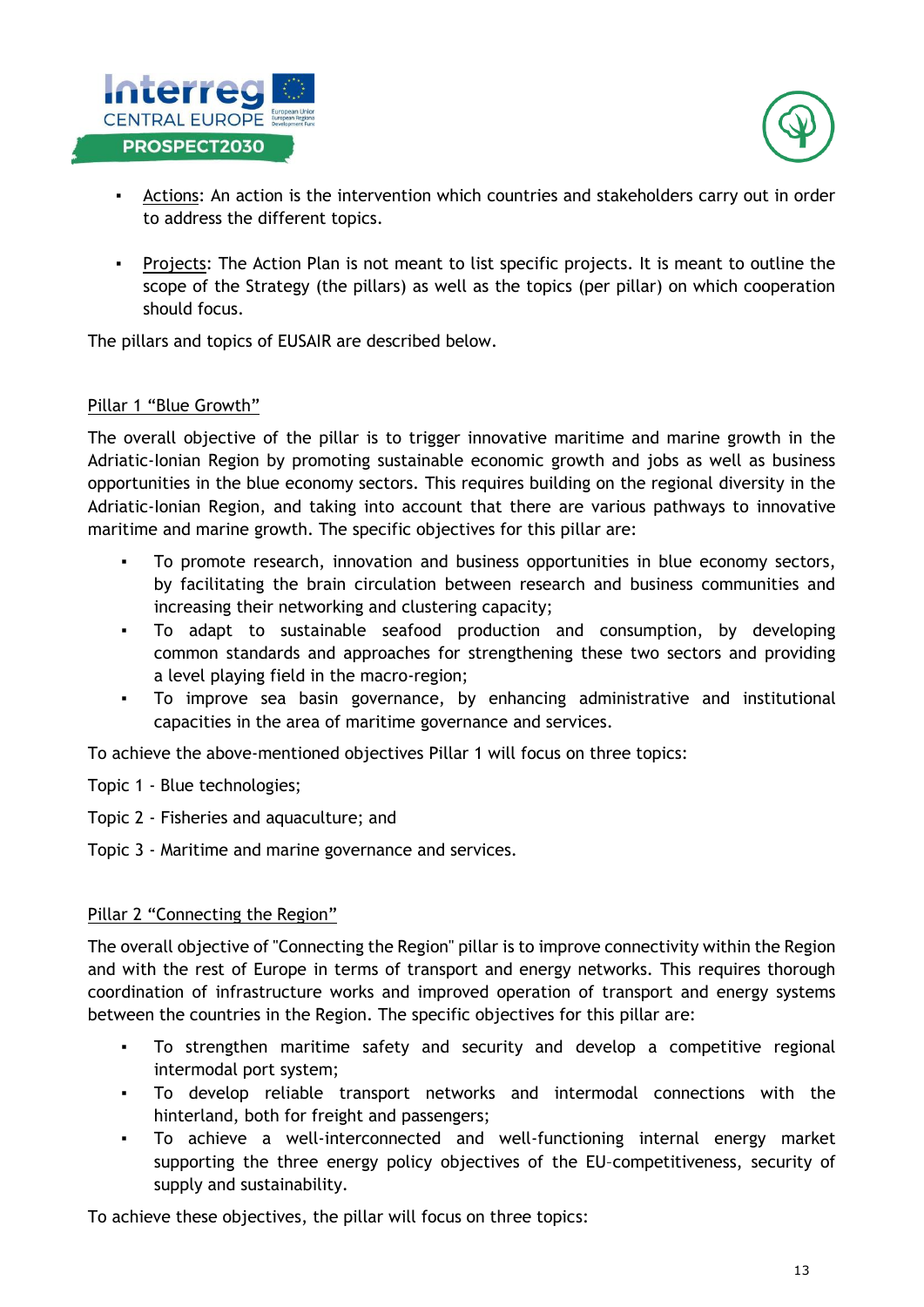![](_page_14_Picture_0.jpeg)

![](_page_14_Picture_1.jpeg)

- Topic 1 Maritime transport;
- Topic 2 Intermodal connections to the hinterland;
- Topic 3 Energy networks.

#### Pillar 3 "Environmental Quality"

This overall objective of the pillar is to address the issue of environmental quality, with respect to marine, coastal and terrestrial ecosystems in the Region. Environmental quality is essential for underpinning human activities in the Region and for ensuring economic and social well-being for its peoples. The specific objectives for this pillar are:

- To ensure a good environmental and ecological status of the marine and coastal environment by 2020 in line with the relevant EU acquis and the ecosystem approach of the Barcelona Convention;
- To contribute to the goal of the EU Biodiversity Strategy to halt the loss of biodiversity and the degradation of ecosystem services in the EU by 2020, and restore them in so far as feasible, by addressing threats to marine and terrestrial biodiversity;
- To improve waste management by reducing waste flows to the sea and, to reduce nutrient flows and other pollutants to the rivers and the sea.

Two topics are identified as pivotal in relation to environmental quality in the Adriatic- Ionian Region:

Topic 1 - The marine environment;

Topic 2 - Transnational terrestrial habitats and biodiversity.

#### Pillar 4 "Sustainable Tourism"

This pillar focuses on developing the sustainable and responsible tourism potential of the Adriatic-Ionian Region, through innovative and quality tourism products and services. It also aims at promoting responsible tourism behaviour on the part of all stakeholders (wider public, local, regional and national private and public actors, tourists/visitors) across the Region. Facilitating the socio-economic perspectives, removing bureaucratic obstacles, creating business opportunities and enhancing the competitiveness of SMEs are essential for the development of tourism. The specific objectives for this pillar are:

- Diversification of the macro-region's tourism products and services along with tackling seasonality of inland, coastal and maritime tourism demand;
- Improving the quality and innovation of tourism offer and enhancing the sustainable and responsible tourism capacities of the tourism actors across the macro-region.

To achieve the above-mentioned objectives the pillar will focus on two topics:

Topic 1 - Diversified tourism offer (products and services);

Topic 2 - Sustainable and responsible tourism management (innovation and quality).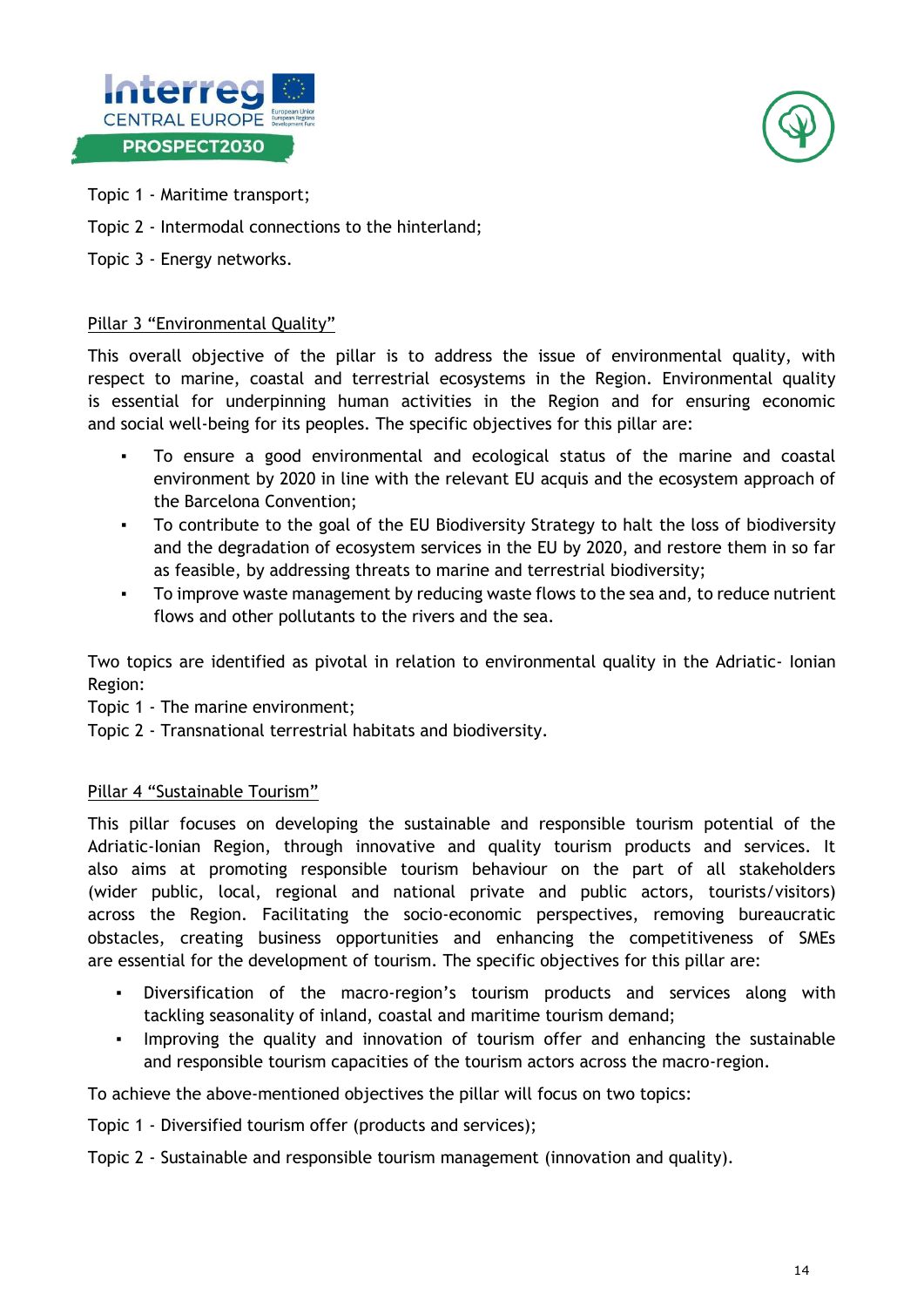![](_page_15_Picture_0.jpeg)

![](_page_15_Picture_1.jpeg)

![](_page_15_Figure_2.jpeg)

#### <span id="page-15-0"></span>**4.2. Energy policy recommendations for EUSAIR**

<span id="page-15-3"></span>▪

<span id="page-15-1"></span>▪ **4.1.1. Capacity building and efficient coordination of the blue growth sector**

Bolstering capacity building and efficient coordination of planning and local development activities for improving marine and maritime governance and blue growth services focused on renewable energy systems. The Adriatic and Ionian Region needs to make better use of the skills that are available, equip people with new skills that are needed to enable the growth of a sustainable blue economy. Focus should be in pilot projects implementation related to renewable energy systems (sea energy utilization, floating photovoltaic power plants, offshore wind, etc.).

#### <span id="page-15-2"></span>▪ **4.1.2. Energy efficiency improvements in the buildings sector**

Wherever possible, energy efficiency improvements should be considered with a view to enhancing security of energy supply and to achieving a better degree of energy autonomy. The key goal of energy efficiency policy should be the integration of green and smart building solutions through comprehensive energy retrofit aiming to improve the overall energy and resource efficiency of buildings. Besides energy retrofit it is also important to emphasize the quality improvements of building construction and to also focus on combined seismic assessment and building retrofitting.

<span id="page-15-4"></span>▪ **4.1.3. Power networks and market for a green Adriatic-Ionian Region**

There is a need for the development of an integrated power system and electricity market in the Adriatic-Ionian Region. The goal is at expanding and interconnecting national power systems,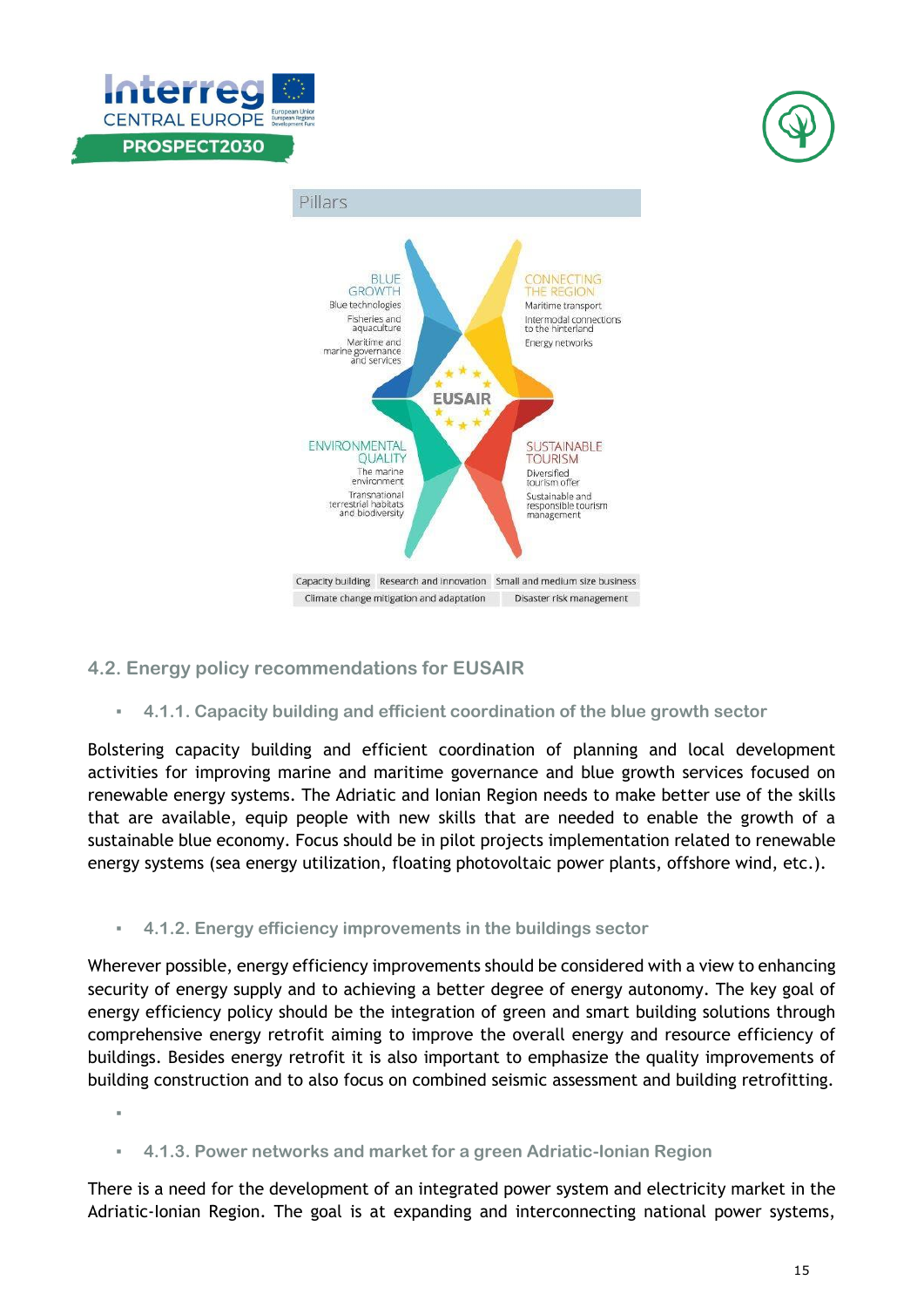![](_page_16_Picture_0.jpeg)

![](_page_16_Picture_1.jpeg)

creating power market coupling while exploring opportunities for large-scale deployment of lowcarbon energy sources and grid digitalization.

<span id="page-16-0"></span>▪

<span id="page-16-1"></span>▪ **4.1.4. Decarbonization of the maritime transports sector**

International maritime transport is the backbone of the global economy. However, vessels release emissions that pollute the air and contribute significantly to global warming. Key issues recommended to address by the EUSAIR Programme:

- development of common methodology for assessing the carbon efficiency of vessels fleets;
- development of common risk assessment criteria for the use alternative fuels such as LNG, LPG, methanol, biofuels, hydrogen, ammonia, and setting standards for risk mitigation measures;
- exchange of best practices on the application of hybrid or fully electric solutions;
- establishment of a transnational consultative body on marine environmental protection;
- strengthening the maritime and marine governance structures.
- <span id="page-16-2"></span>▪ **4.1.5. Energy Communities**

Refer to section 3.1.2.

<span id="page-16-3"></span>▪ **4.1.6. Horizontal issues**

Issues recommended to address at transnational level in the Adriatic and Ionian Region:

- strengthening innovation on utilization of the heat of sea water for heating and cooling;
- piloting and delivering other integrated smart energy solutions by combining several renewable options (hydro, wind and solar photovoltaic);
- development of e-mobility in the maritime and transport sectors.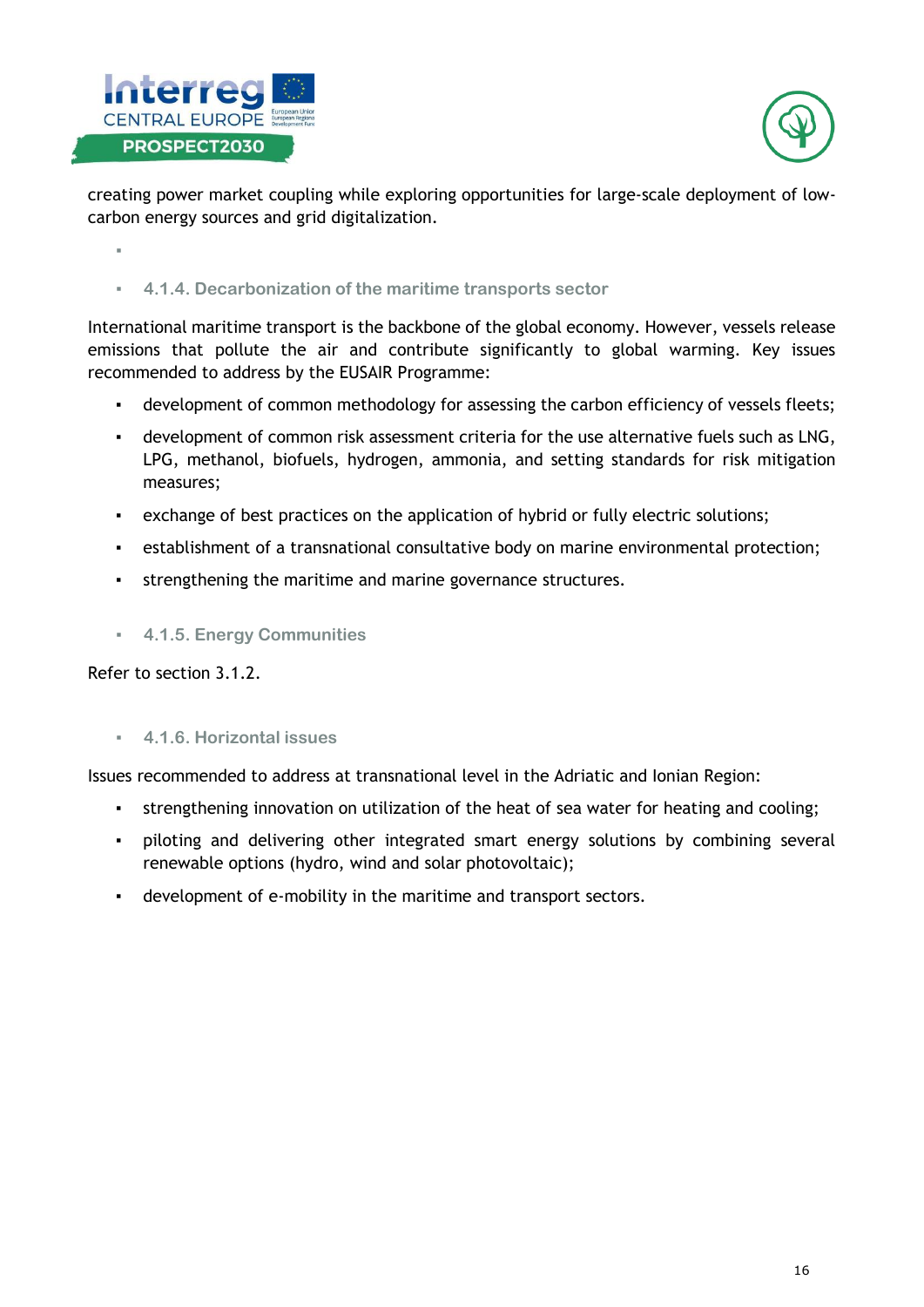![](_page_17_Picture_0.jpeg)

![](_page_17_Picture_1.jpeg)

## <span id="page-17-0"></span>**5. DESCRIPTION OF EUSBR MACRO REGIONAL STRATEGY**

#### <span id="page-17-1"></span>**5.1. Description of EUSBR macro regional strategy**

The European Union Strategy for the Baltic Sea Region (EUSBSR) is the first macro-regional strategy in Europe. The area of the Interreg Baltic Sea Region Programme covers eleven countries: eight EU Member States and three partner neighbouring countries. The Programme covers an area of around 3.8 million km² with a population of more than 103 million inhabitants. It stretches from central parts of Europe up to its northernmost periphery, comprising European metropolitan areas, while major parts of the programme area are counted as rural.

![](_page_17_Figure_5.jpeg)

The European Union Strategy for the Baltic Sea Region (EUSBSR) is the first Macro-regional Strategy in Europe. The recent Action Plan proposed by the Commission replacing the 2017 action plan considers that the three strategic objectives – i. Save the Sea, ii. Connect the Region and iii. Increase Prosperity – remain valid and in force. Each of these strategic objectives covers a wide range of policies and has impact on the other objectives – they are interlinked and interdependent.

The objectives are complemented by sub-objectives, which have been modified over time due to changes in circumstances and challenges. Most sub-objectives relate to more than one objective and they are also interlinked and interdependent. The current sub-objectives are:

- Clear water in the sea;
- Rich and healthy wildlife;
- Clean and safe shipping;
- Reliable energy markets;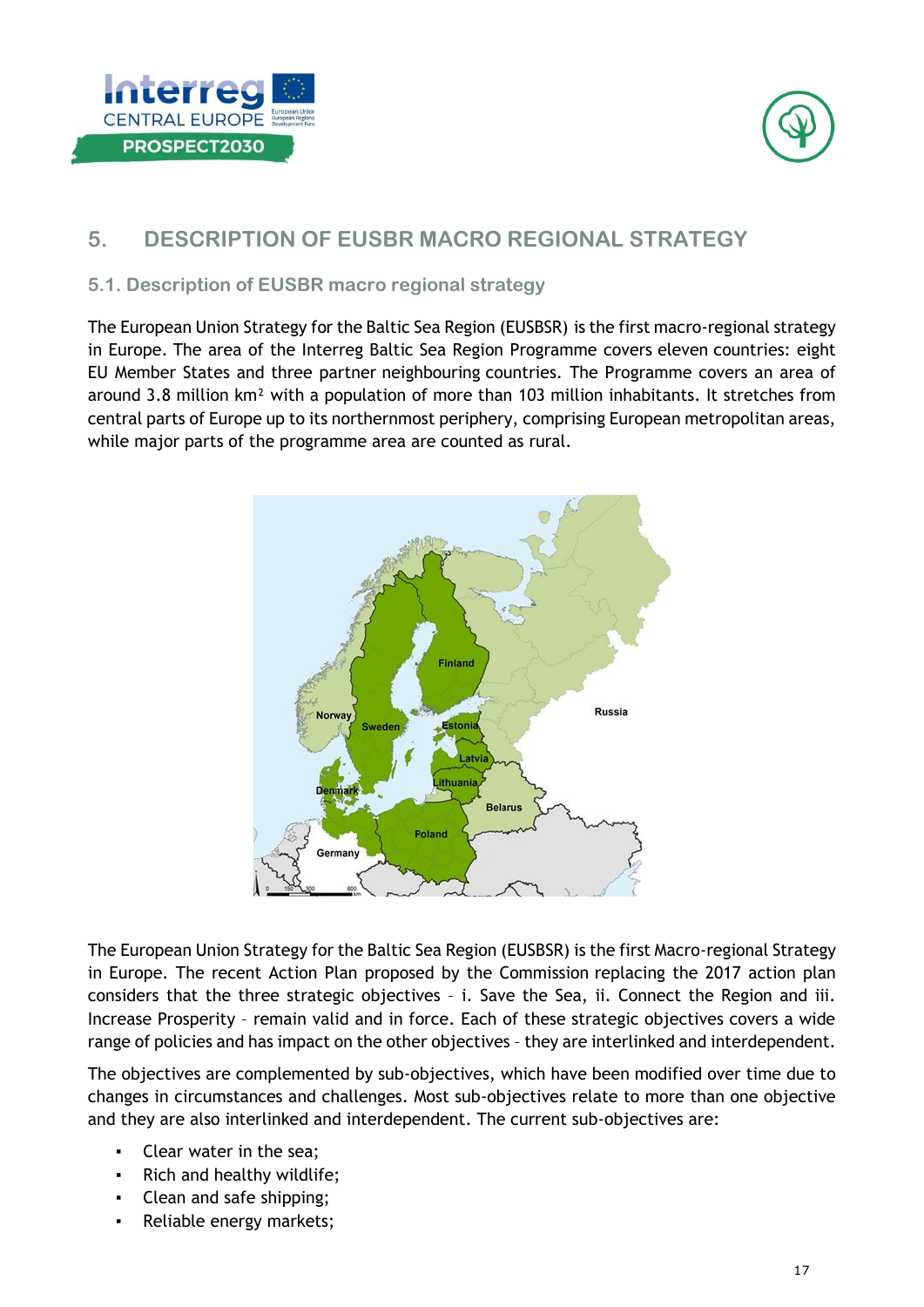![](_page_18_Picture_0.jpeg)

![](_page_18_Picture_1.jpeg)

- Good transport conditions;
- Connecting people in the region;
- Better cooperation in fighting cross-border crime;
- Improved global competitiveness of the Baltic Sea Region;
- Climate change adaptation, risk prevention and management.

The Action Plan identifies 14 policy area and actions to translate the EUSBSR objectives into results. Actions are implemented through activities. The policy areas and defined actions are summarized below.

| <b>Policy Area</b>  | <b>Action</b>                                                                                                                                                                                                                                                                                                                                                                                                                                                                                                                                                                                    |
|---------------------|--------------------------------------------------------------------------------------------------------------------------------------------------------------------------------------------------------------------------------------------------------------------------------------------------------------------------------------------------------------------------------------------------------------------------------------------------------------------------------------------------------------------------------------------------------------------------------------------------|
| <b>PA Nutri</b>     | Action 1: Reduce nutrient emissions from agriculture and other diffuse sources<br>Action 2: Reduce nutrient emissions from urban areas and other point sources<br>Action 3: Develop and promote safe and sustainable nutrient recycling<br>Action 4: Address nutrients already accumulated in the Baltic Sea                                                                                                                                                                                                                                                                                     |
| <b>PA Hazards</b>   | Action 1: Prevent pollution and reduce the use of hazardous substances<br>Action 2: Mitigate and remediate contamination                                                                                                                                                                                                                                                                                                                                                                                                                                                                         |
| PA Bio-economy      | Action 1: Strengthen the role and importance of the bio-economy for achieving<br>increased sustainability, productivity and adaption to climate change as well as<br>resilience, including climate resilience in ecosystems<br>Action 2: Improving agricultural practices for sustainability and adaptation (e.g. to<br>climate change) in a sustainable and resilient growing bioeconomy<br>Action 3: Strengthen multiple use of resources through cross-cutting and cross-<br>sectorial approaches to release potential and accelerate the development of a<br>sustainable circular bioeconomy |
| <b>PA Safe</b>      | Action 1: Providing reliable navigational conditions to the Baltic Sea<br>Action 2: Developing winter navigation to meet future challenges<br>Action 3: To be a forerunner in digitalisation and automation<br>Action 4: Ensure accurate preparedness and response for maritime accidents and<br>security issues                                                                                                                                                                                                                                                                                 |
| <b>PA Ship</b>      | Action 1: Support measures reducing emissions from shipping including<br>digitalization<br>Action 2: Support research on emerging thematic challenges related to clean<br>shipping and its impact on the environment and wildlife in the Baltic Sea<br>Action 3: Support development of shore-side facilities to enhance clean shipping<br>measures including infrastructure for alternative fuels                                                                                                                                                                                               |
| <b>PA Transport</b> | Action 1: Improve connectivity of the regions and cooperation with third countries<br>Action 2: Development of measures towards climate-neutral and zero pollution<br>transport<br>Action 3: Facilitate innovative technologies & solutions in the Baltic Sea region                                                                                                                                                                                                                                                                                                                             |
| <b>PA Energy</b>    | Action 1: Streamlining efforts on energy efficiency in the region by deepening<br>regional cooperation<br>Action 2: Further regional gas and electricity market integration including climate<br>proof infrastructure development<br>Action 3: Baltic synchronization                                                                                                                                                                                                                                                                                                                            |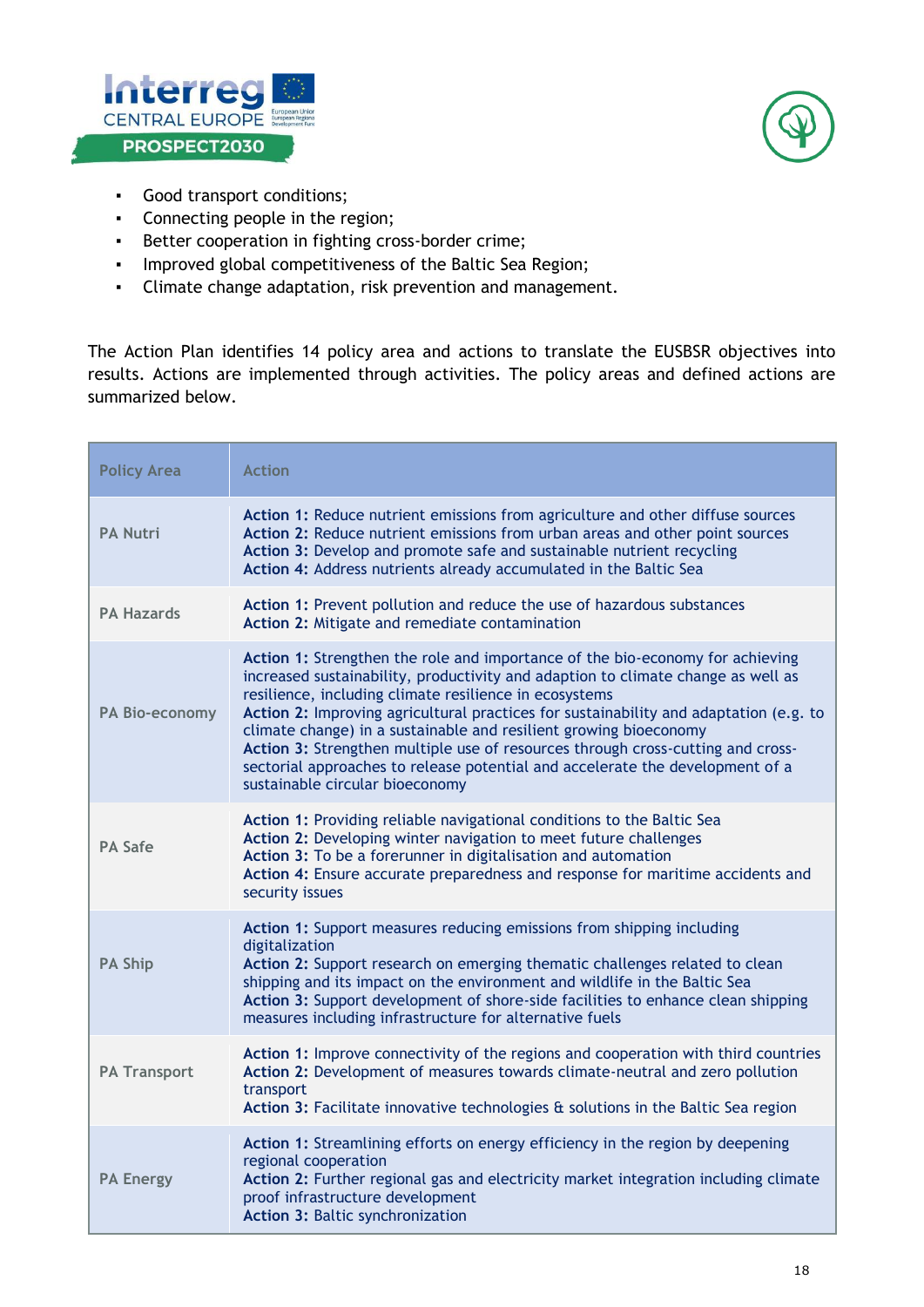![](_page_19_Picture_0.jpeg)

![](_page_19_Picture_1.jpeg)

|                               | Action 4: Increasing the share of renewable energy including marine renewable<br>energy                                                                                                                                                                                                                                                                               |
|-------------------------------|-----------------------------------------------------------------------------------------------------------------------------------------------------------------------------------------------------------------------------------------------------------------------------------------------------------------------------------------------------------------------|
| <b>PA Spatial</b><br>planning | Action 1: Strengthening territorial cohesion in the Baltic Sea region through land<br>based spatial planning<br>Action 2: Ensuring coherent maritime spatial plans throughout the Baltic Sea                                                                                                                                                                          |
| <b>PA Secure</b>              | Action 1: Build capacities for prevention, preparedness, response and recovery in<br>emergency and crisis management<br>Action 2: Strengthening mechanisms for joint strategic and operational actions<br>protecting human beings and societies from criminal threats<br>Action 3: A common societal security culture in the Baltic Sea region                        |
| <b>PA Tourism</b>             | Action 1: Transnational tourism development in remote and rural areas<br>Action 2: Investing in people, skills and technology in the tourism industry<br>Action 3: Protection and sustainable utilization of cultural heritage and natural<br>resources in tourism destinations                                                                                       |
| <b>PA Culture</b>             | Action 1: Promoting the Baltic Sea region cultural and creative industries,<br>encouraging creative entrepreneurship<br>Action 2: Promoting Baltic Sea region culture and European values, using culture<br>for sustainable development<br>Action 3: Preserving the BSR's cultural heritage, strengthening regional identity                                          |
| <b>PA Innovation</b>          | Action 1: Challenge-driven innovation<br>Action 2: Digital innovation and transformation<br><b>Action 3: Co-creative innovation</b>                                                                                                                                                                                                                                   |
| <b>PA Health</b>              | Action 1: Promoting active and healthy ageing to address the challenges of<br>demographic change<br>Action 2: Promoting a Health in all policies approach with focus on the impact of<br>environmental factors, and especially climate change on human health<br>Action 3: Increasing stakeholder and institutional capacity to tackle regional<br>health challenges. |
| <b>PA Education</b>           | Action 1: Preventing early school leaving and improving transition from school to<br>work<br>Action 2: International excellence and wider participation in science and research<br>Action 3: A labour market for all, using resources of longer lives<br>Action 4: Recognising potential - easing the way for migrants                                                |

#### <span id="page-19-0"></span>**5.2. Energy policy recommendations for EUSBR**

<span id="page-19-1"></span>▪ **5.1.1. Energy security and safe energy supply** 

Increasing independence and a reliable, secure and sustainable energy supply system is a challenge for countries in the Region. This can be achieved through close cooperation, increasing the share of renewable energy and reducing the need for energy from traditional sources. Key issues recommended to address by the EUSAIR Programme:

- evaluation of the efficiency and reliability of a system based on an increased share of renewable energy;
- feasibility study for investment in development of alternative/renewable energy sources;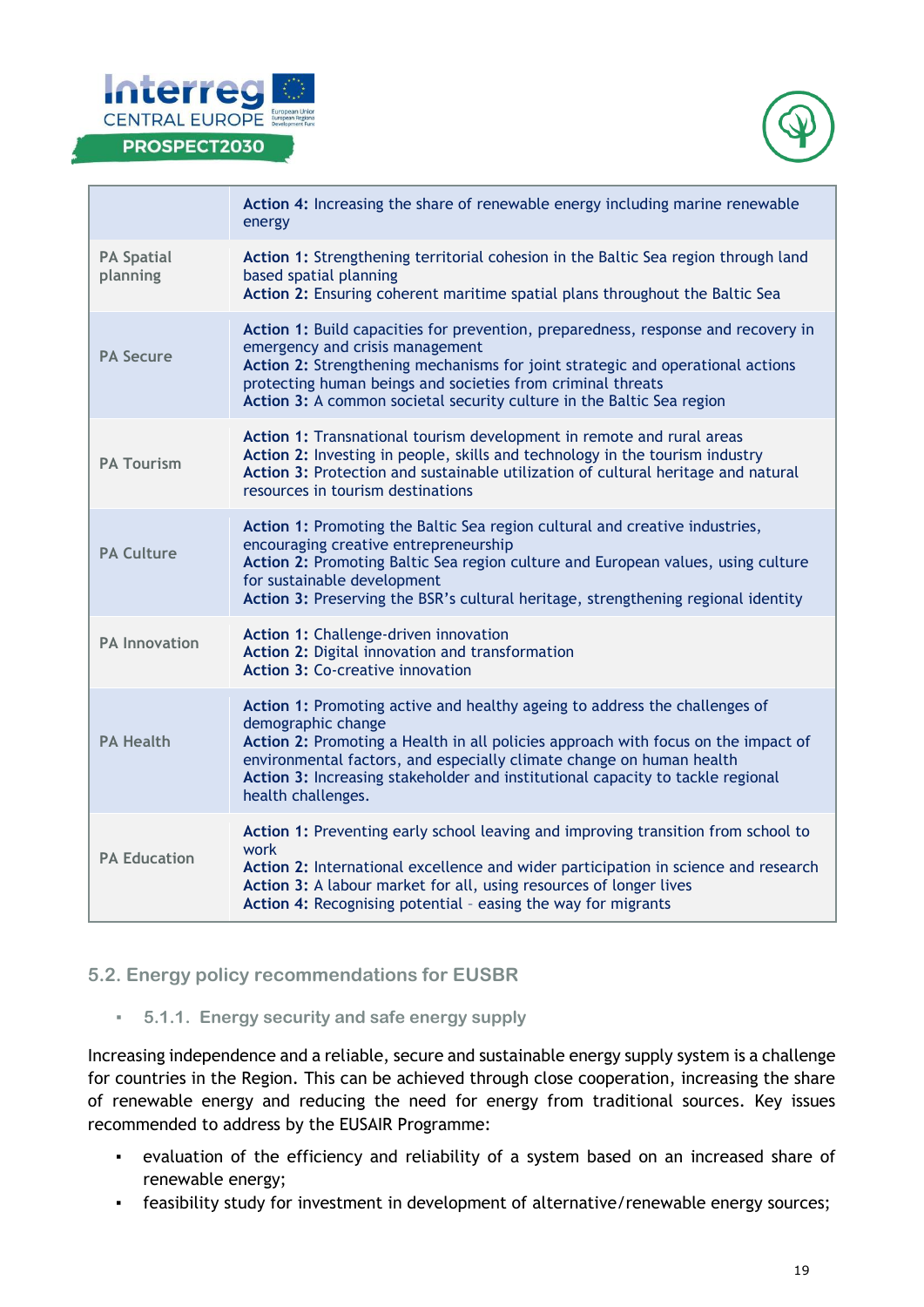![](_page_20_Picture_0.jpeg)

![](_page_20_Picture_1.jpeg)

- exchange of good practices in the production and use of energy from renewable sources in the national energy systems;
- **•** establishment of an advisory body to facilitate cooperation in building an independent energy system.
- <span id="page-20-0"></span>▪ **5.1.2. Energy Communities**

<span id="page-20-1"></span>Refer to section 3.1.2.

▪ **5.1.3. Horizontal issues**

Issues recommended to address at transnational level in the Baltic Sea Region:

- promotion of local energy and climate planning (SECAPs) according to the methodology of the Covenant of Mayors;
- **•** strengthening the research and development sector to develop and test new renewable energy technologies in electricity, heating and cooling, and transport systems;
- **•** development of international cooperation for sector integration to increase the cost effectiveness of the system;
- **•** implementation of pilot solutions reducing air pollution and increasing the use of energy from renewable sources;
- development of cross-border initiatives on the region's offshore wind potential or development and management of the electricity grid.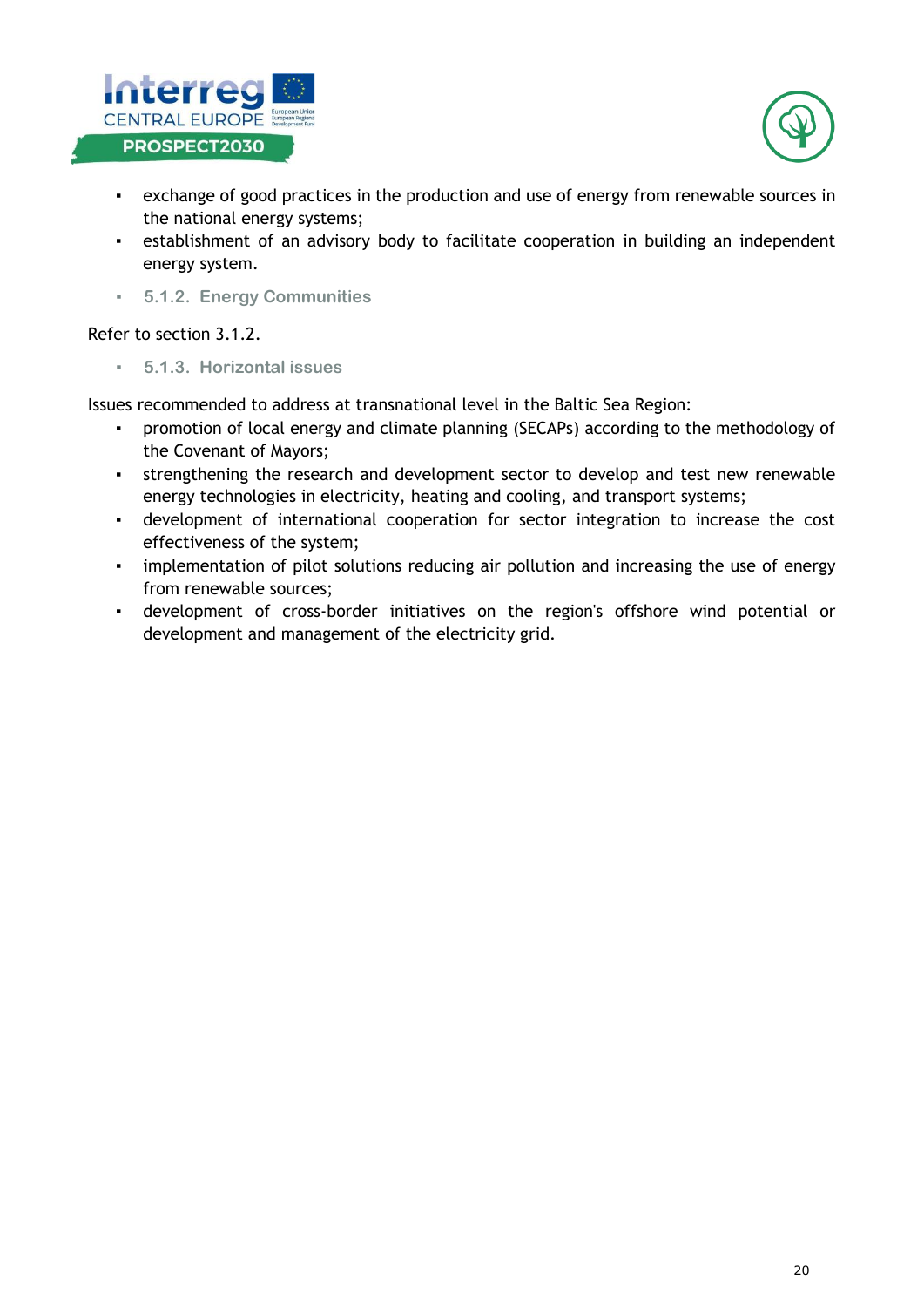![](_page_21_Picture_0.jpeg)

![](_page_21_Picture_1.jpeg)

## <span id="page-21-0"></span>**6. EUSDR MACRO REGIONAL STRATEGY**

#### <span id="page-21-1"></span>**6.1. Description of EUSDR macro regional strategy**

The EU Strategy for the Danube Region (EUSDR) is a macro-regional strategy adopted by the European Commission in December 2010 and endorsed by the European Council in 2011. The Strategy was jointly developed by the Commission, together with the Danube Region countries and stakeholders, in order to address common challenges together. The Strategy seeks to create synergies and coordination between existing policies and initiatives taking place across the Danube Region.

The area covered by the EU Strategy for the Danube Region stretches from the Black Forest (Germany) to the Black Sea (Romania-Ukraine-Moldova), and is a home to 115 million inhabitants. The Danube Region covers nine Member States (Austria, Bulgaria, Croatia, Czech Republic, Hungary, Germany – Baden-Württemberg and Bayern, Romania, Slovakia and Slovenia) and five non-EU Member States (Bosnia and Herzegovina, Moldova, Montenegro, Serbia and four provinces of Ukraine), being composed of a total of 69 NUTS-2 regions.

![](_page_21_Figure_6.jpeg)

The development strategy of the Danube Region is based in four Priority Areas and a set of specific objectives.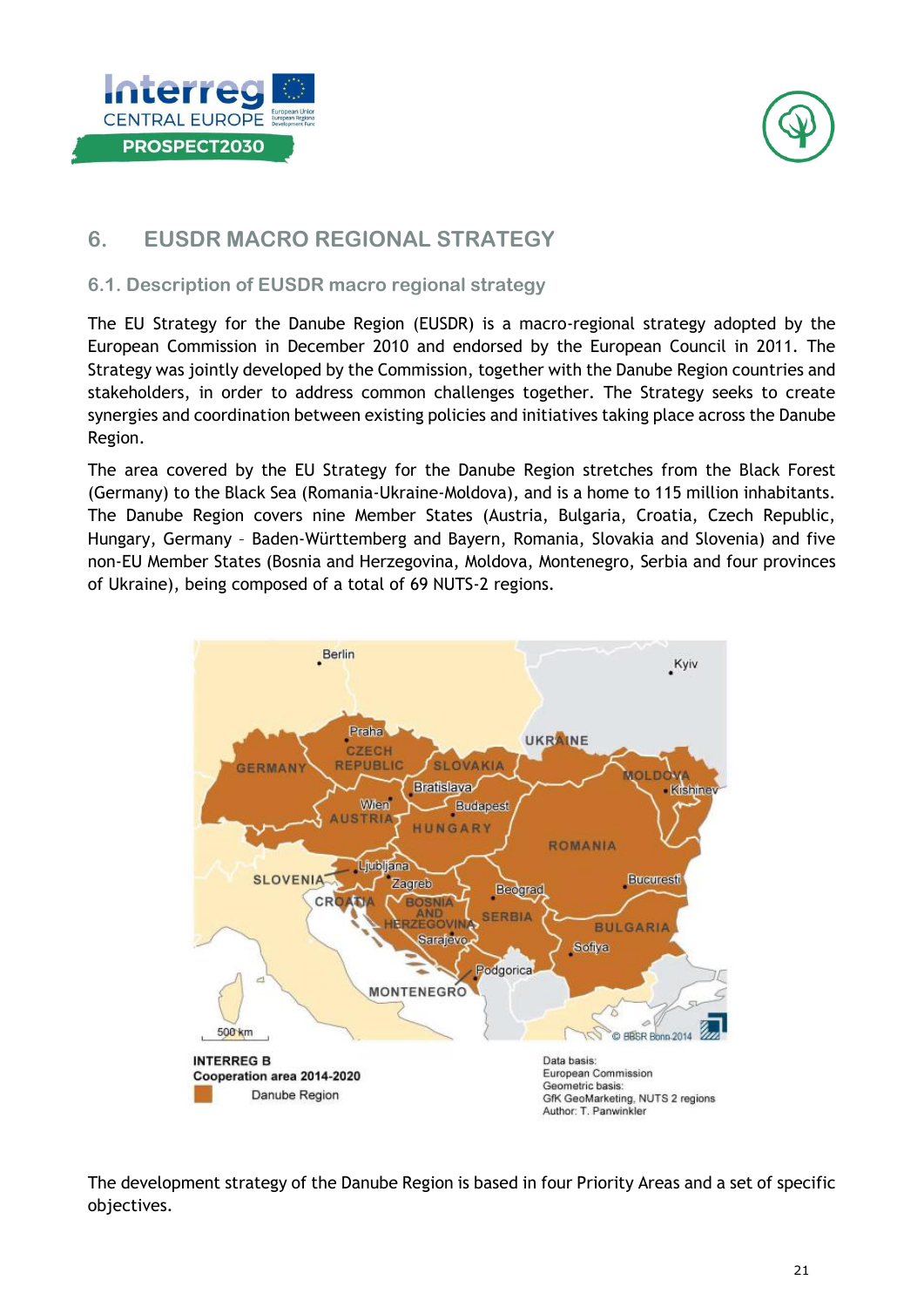![](_page_22_Picture_0.jpeg)

![](_page_22_Picture_1.jpeg)

#### **Priority Area 1: A SMARTER DANUBE REGION**

The smarter Danube Region is be achieved through reinforced innovation, further development of digitisation, guiding the economic transformation process and support to small and medium sized businesses.

Specific objectives:

- Developing and enhancing research and innovation capacities and the uptake of advanced technologies;
- Developing skills for smart specialisation, industrial transition and entrepreneurship.

#### **Priority Area 2: A GREENER, LOW-CARBON DANUBE REGION**

The overall goal is to implement the commitments of the Paris Agreement and to invest in energy transition, renewable energy and the fight against climate change.

Specific objectives:

- Promoting renewable energy;
- Promoting climate change adaptation, and disaster risk prevention, resilience, taking into account ecosystem-based approaches;
- Promoting access to water and sustainable water management;
- Enhancing protection and preservation of nature, biodiversity and green infrastructure including in urban areas, and reducing all forms of pollution.

#### **Priority Area 3: A MORE SOCIAL DANUBE REGION**

The strategic objective of the pillar is to deliver on the European Pillar in Social Rights and support quality employment, education, skills, social inclusion and equal access to healthcare.

Specific objectives:

- Enhancing the effectiveness and inclusiveness of labour markets and access to high quality employment through developing social infrastructure and promoting social economy;
- **•** Improving equal access to inclusive and quality services in education, training and lifelong learning through developing infrastructure, including by fostering resilience for distance and online education and training;
- Enhancing the role of culture and sustainable tourism in economic development, social inclusion and social innovation.

#### **Priority Area 4: A BETTER COOPERATION GOVERNANCE IN THE DANUBE REGION**

The improved cooperation across the Danube region is anticipated to be to trigged by supporting locally-led development strategies and sustainable urban development across the Danube region

Specific objective:

Enhancing institutional capacity of public authorities and stakeholders to implement macro-regional strategies and sea-basin strategies, as well as other territorial strategies.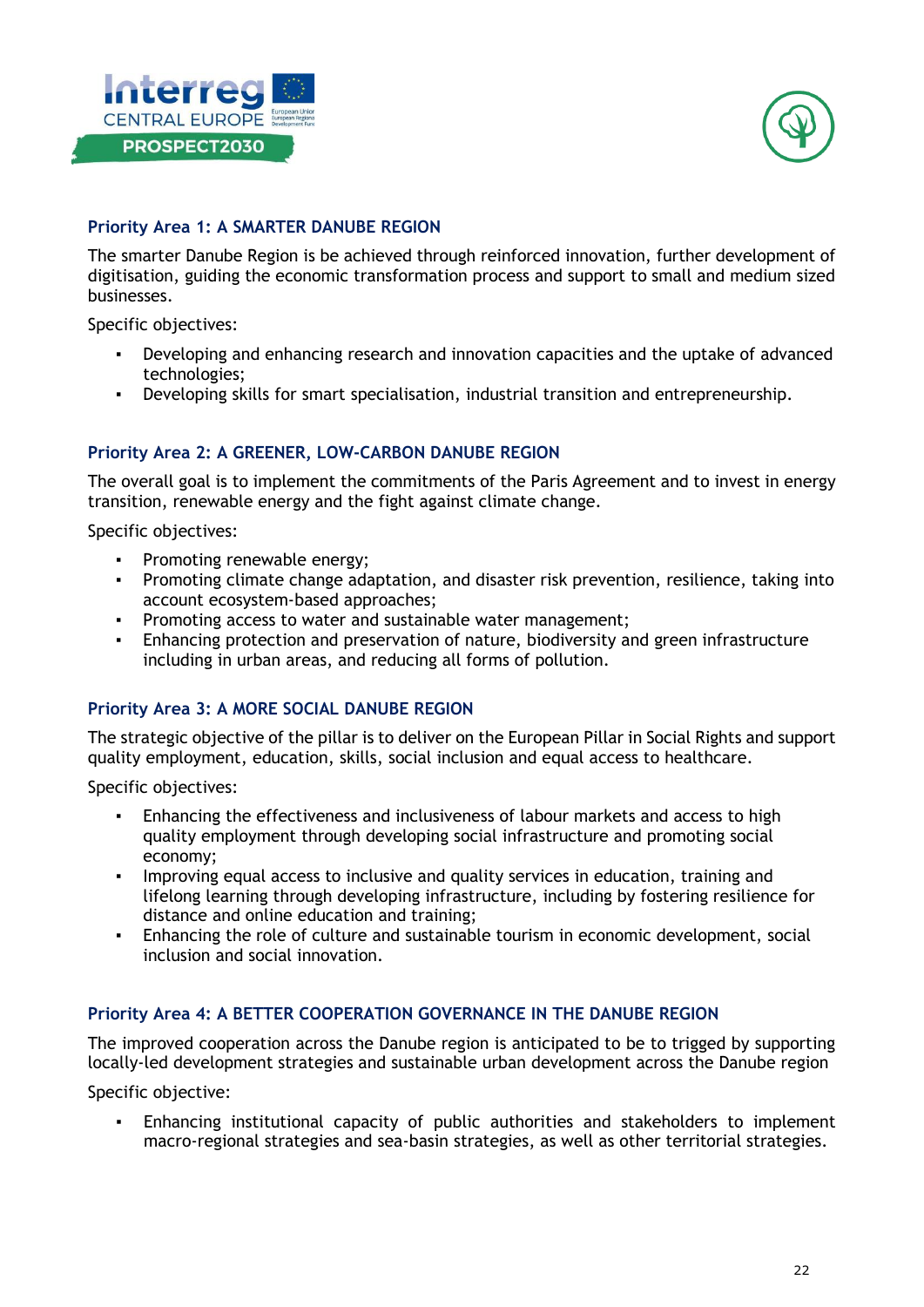![](_page_23_Picture_0.jpeg)

![](_page_23_Picture_1.jpeg)

#### <span id="page-23-0"></span>**6.2. Energy policy recommendations for EUSDR**

<span id="page-23-1"></span>▪ **6.1.1. Increase the social participation in decision-making processes**

The social acceptance of the projects related to the energy transitions is a key factor to accelerate the decarbonisation process. In general, the majority of the European citizens appreciate the sustainability policies and the more intensive exploitation of renewable energy sources in order to phase out fossil fuels, but they are often against investments if these are planned to be realized in their close neighbourhood.

This opposition is to a large extent attributed to the lack of comprehensible and quality information and the low efficiency of the conventional communication channels. This calls for new solutions based on Virtual Reality in the social acceptance. The innovative IT-based communication techniques are recommended to be addressed at transnational level in order to facilitate their rapid development and exchange of best practices.

<span id="page-23-2"></span>▪ **6.1.2. Strengthening regional green governance at NUTS 2 level** 

Most beneficiary countries of the Danube Region cooperation are traditionally unitary states characterized by strong central governments and administrative power at lower territorial levels, and by low-pace a regionalization process. In the Danube countries (except Austria and Germany), there are limited governance responsibilities at NUTS 2 level which is the prime beneficiary of the EU cohesion and regional policy. Therefore, it is recommended that the transnational support to the green economic transition considers the governance aspects and supports the creation of the regional institutional framework for the energy transition and climate resilience area.

Ideally, regional governance structures supporting the green transition should

- develop regional environmental/energy/climate short-, medium- and long-term strategies, road maps, action plans;
- support the national programming with collection and analysis of energy and climate data, engaging local stakeholders, monitoring of the state of affairs with regard to EE and RES investments as well as developing policy inputs;
- initiate, design and coordinate/implement regional projects, in particular high added value projects such as international cooperation and technology transfer projects;
- provide technical support for the local stakeholders (municipalities, homeowners, SMEs, NGOs, etc.) in project design, attracting funding (grants/loans) and implementation;
- support local governments to adhere to the timely implementation of their climate and energy commitments;
- promote the sustainable exploitation of local renewable energy potential;
- monitor funding opportunities;
- raise awareness and provides targeted trainings for key stakeholder groups (in particular EE and RES);
- promote innovative financing tools and public-private partnership (energy performance contracting, leasing, crowdfunding, etc.) and public-private partnerships in order to mobilise private resources at large; and
- promote specific cooperation networks such as for instance energy communities, renewable energy clusters or energy financing competence centres.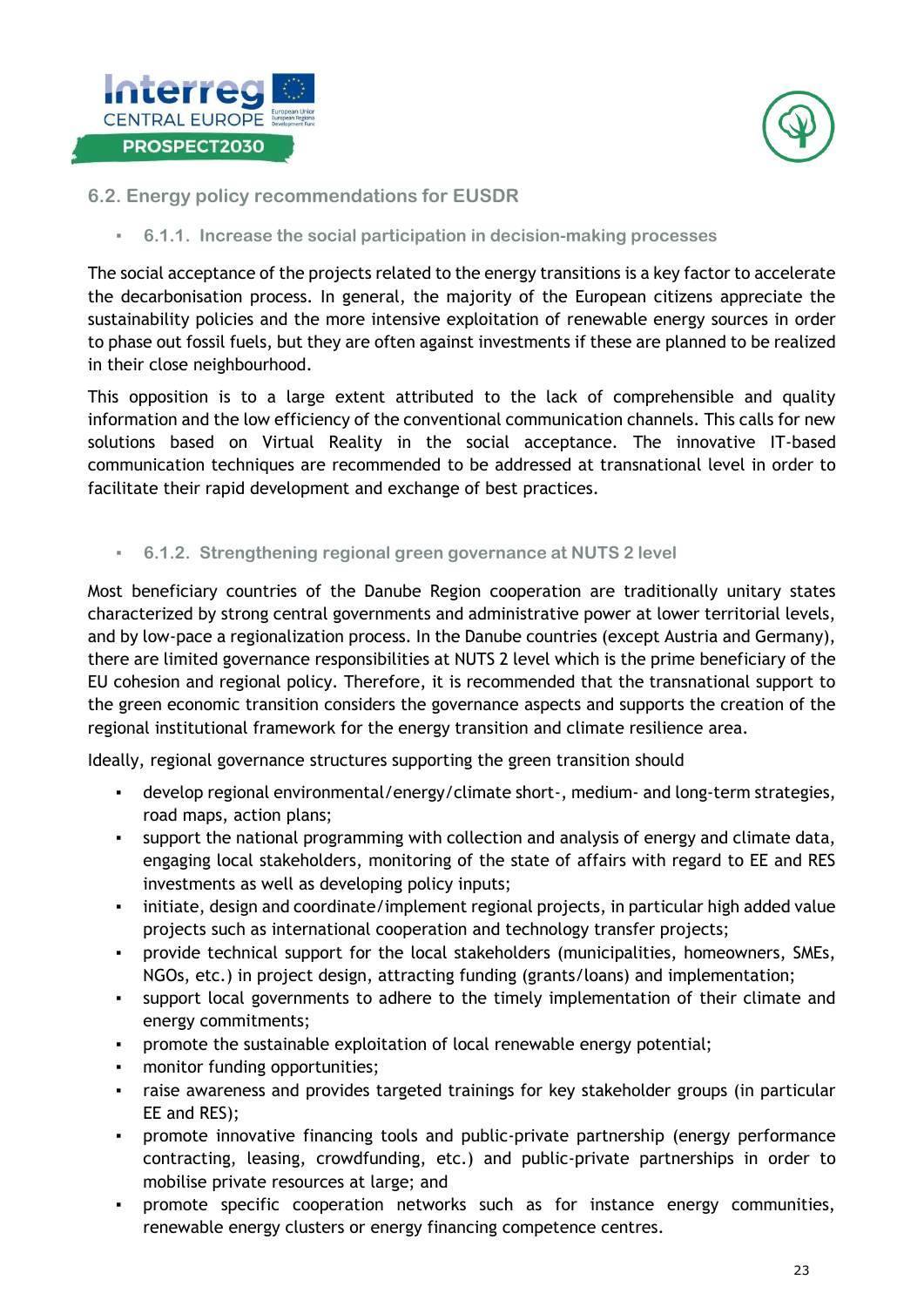![](_page_24_Picture_0.jpeg)

![](_page_24_Picture_1.jpeg)

<span id="page-24-0"></span>▪ **6.1.3. Development of Energy Communities**

Refer to section 3.1.2.

- <span id="page-24-1"></span>▪ **6.1.4. Horizontal issues**
- promotion of local energy and climate planning (SECAPs) according to methodology of the Covenant of Mayors.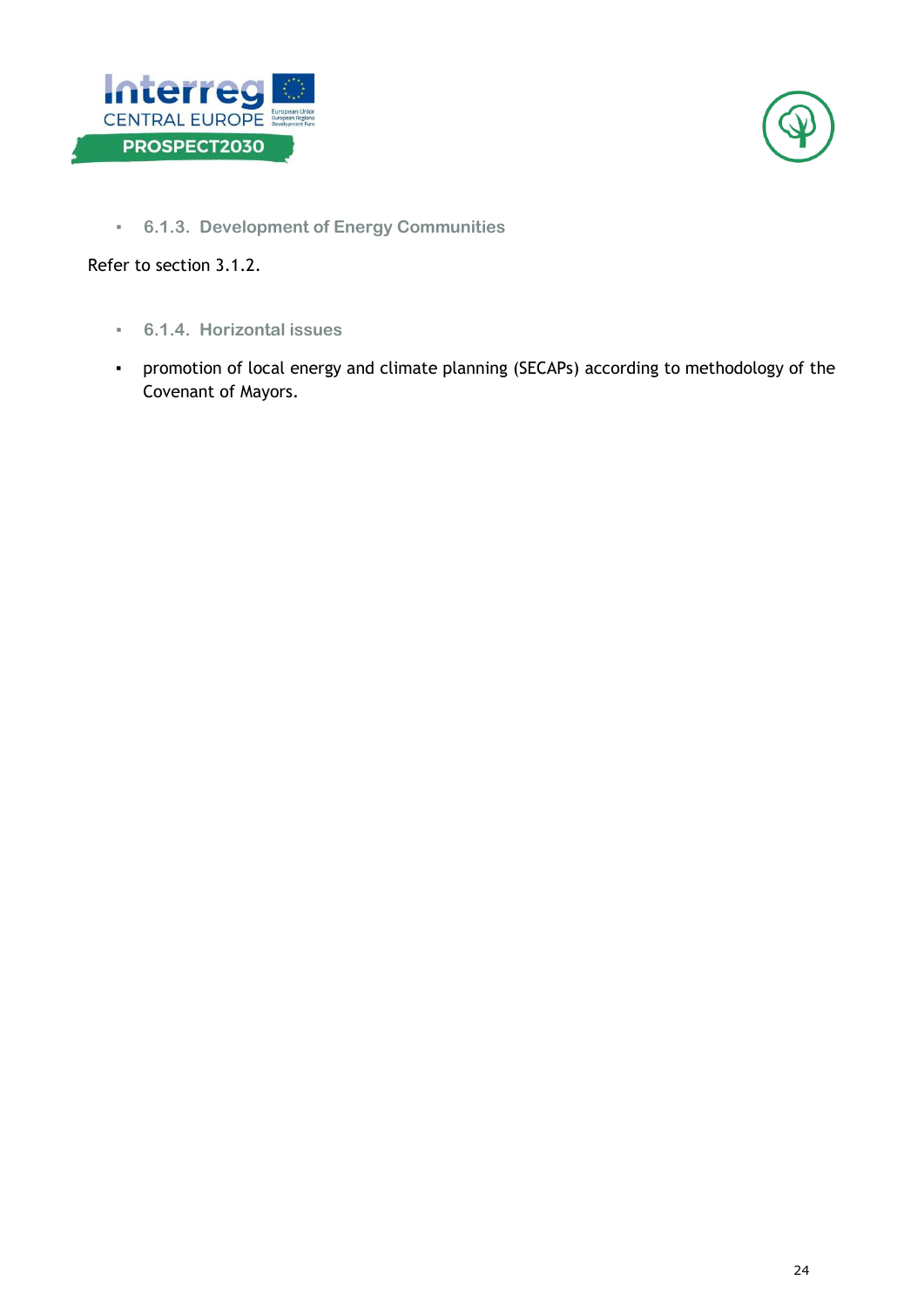![](_page_25_Picture_0.jpeg)

![](_page_25_Picture_1.jpeg)

## <span id="page-25-0"></span>**7. INFORMATION SOURCES**

#### EUSALP

- <https://www.alpine-region.eu/node/276>
- <https://www.alpine-region.eu/objectives>
- <https://www.alpine-region.eu/action-group-9-energy>
- [https://www.alpine-region.eu/strategic-implementation-initiatives/increasing-energy-efficiency](https://www.alpine-region.eu/strategic-implementation-initiatives/increasing-energy-efficiency-enterprises-eusalp-region)[enterprises-eusalp-region](https://www.alpine-region.eu/strategic-implementation-initiatives/increasing-energy-efficiency-enterprises-eusalp-region)
- [https://www.alpine-region.eu/strategic-implementation-initiatives/transforming-alpine-region](https://www.alpine-region.eu/strategic-implementation-initiatives/transforming-alpine-region-model-region-energy-efficiency-and)[model-region-energy-efficiency-and](https://www.alpine-region.eu/strategic-implementation-initiatives/transforming-alpine-region-model-region-energy-efficiency-and)
- [https://www.alpine](https://www.alpine-region.eu/sites/default/files/uploads/page/24/attachments/eusalp_manifesto_-_together_to_shape_a_sustainable_and_resilient_alpine_region.pdf)[region.eu/sites/default/files/uploads/page/24/attachments/eusalp\\_manifesto\\_-](https://www.alpine-region.eu/sites/default/files/uploads/page/24/attachments/eusalp_manifesto_-_together_to_shape_a_sustainable_and_resilient_alpine_region.pdf) [\\_together\\_to\\_shape\\_a\\_sustainable\\_and\\_resilient\\_alpine\\_region.pdf](https://www.alpine-region.eu/sites/default/files/uploads/page/24/attachments/eusalp_manifesto_-_together_to_shape_a_sustainable_and_resilient_alpine_region.pdf)
- [https://www.alpine](https://www.alpine-region.eu/sites/default/files/uploads/page/24/attachments/annex_to_the_2019_eusalp_joint_declaration_191121.pdf)[region.eu/sites/default/files/uploads/page/24/attachments/annex\\_to\\_the\\_2019\\_eusalp\\_joint\\_de](https://www.alpine-region.eu/sites/default/files/uploads/page/24/attachments/annex_to_the_2019_eusalp_joint_declaration_191121.pdf) [claration\\_191121.pdf](https://www.alpine-region.eu/sites/default/files/uploads/page/24/attachments/annex_to_the_2019_eusalp_joint_declaration_191121.pdf)

#### EUSDR

- <https://danube-region.eu/>
- [https://www.interreg.de/INTERREG2014/EN/INTERREG/SixProgrammeAreas/DanubeRegion/danub](https://www.interreg.de/INTERREG2014/EN/INTERREG/SixProgrammeAreas/DanubeRegion/danuberegion_node.html) [eregion\\_node.html](https://www.interreg.de/INTERREG2014/EN/INTERREG/SixProgrammeAreas/DanubeRegion/danuberegion_node.html)
- [file:///C:/Users/YOUR-](about:blank)[C~1/AppData/Local/Temp/Executive%20Summary%20revised\\_13\\_10\\_2015.pdf](about:blank)
- <https://eur-lex.europa.eu/legal-content/EN/TXT/?uri=CELEX%3A52010SC1489>
- https://ec.europa.eu/regional\_policy/sources/cooperate/danube/eusdr\_actionplan\_swd 202059\_en.pdf
- [https://ec.europa.eu/regional\\_policy/en/policy/cooperation/macro-regional-strategies/danube/](https://ec.europa.eu/regional_policy/en/policy/cooperation/macro-regional-strategies/danube/)

#### EUSAIR

- <https://www.adriatic-ionian.eu/>
- [https://ec.europa.eu/regional\\_policy/en/policy/cooperation/macro-regional-strategies/adriatic](https://ec.europa.eu/regional_policy/en/policy/cooperation/macro-regional-strategies/adriatic-ionian/)[ionian/](https://ec.europa.eu/regional_policy/en/policy/cooperation/macro-regional-strategies/adriatic-ionian/)
- [https://www.euro-access.eu/regions/eusair\\_-\\_adriatic\\_\\_ionian\\_region](https://www.euro-access.eu/regions/eusair_-_adriatic__ionian_region)
- <https://www.msp-platform.eu/practices/eu-strategy-adriatic-and-ionian-region-eusair>
- <https://www.adrioninterreg.eu/index.php/about-program/eusair-macroregional-strategy/>
- <https://www.europeansources.info/record/eu-strategy-for-the-adriatic-and-ionian-region/>
- [https://ec.europa.eu/transparency/documents-register/detail?ref=COM\(2020\)132&lang=en](https://ec.europa.eu/transparency/documents-register/detail?ref=COM(2020)132&lang=en)

#### EUSBR

- https://www.balticsea-region-strategy.eu/
- [https://ec.europa.eu/regional\\_policy/en/policy/cooperation/macro-regional-strategies/baltic](https://ec.europa.eu/regional_policy/en/policy/cooperation/macro-regional-strategies/baltic-sea/)[sea/](https://ec.europa.eu/regional_policy/en/policy/cooperation/macro-regional-strategies/baltic-sea/)
- <https://interreg-baltic.eu/about/eusbsr/>
- <https://vasab.org/eusbsr/>
- [https://www.euro-access.eu/regions/eusbsr\\_-\\_baltic\\_sea\\_region](https://www.euro-access.eu/regions/eusbsr_-_baltic_sea_region)
- <https://helcom.fi/baltic-sea-action-plan/partners-in-action/eusbsr/>
- [https://www.ndphs.org/?eusbsr\\_introduction](https://www.ndphs.org/?eusbsr_introduction)
- [https://www.eib.org/en/projects/regions/european](https://www.eib.org/en/projects/regions/european-union/eu_strategy_fo_the_baltic_sea_region.htm)[union/eu\\_strategy\\_fo\\_the\\_baltic\\_sea\\_region.htm](https://www.eib.org/en/projects/regions/european-union/eu_strategy_fo_the_baltic_sea_region.htm)